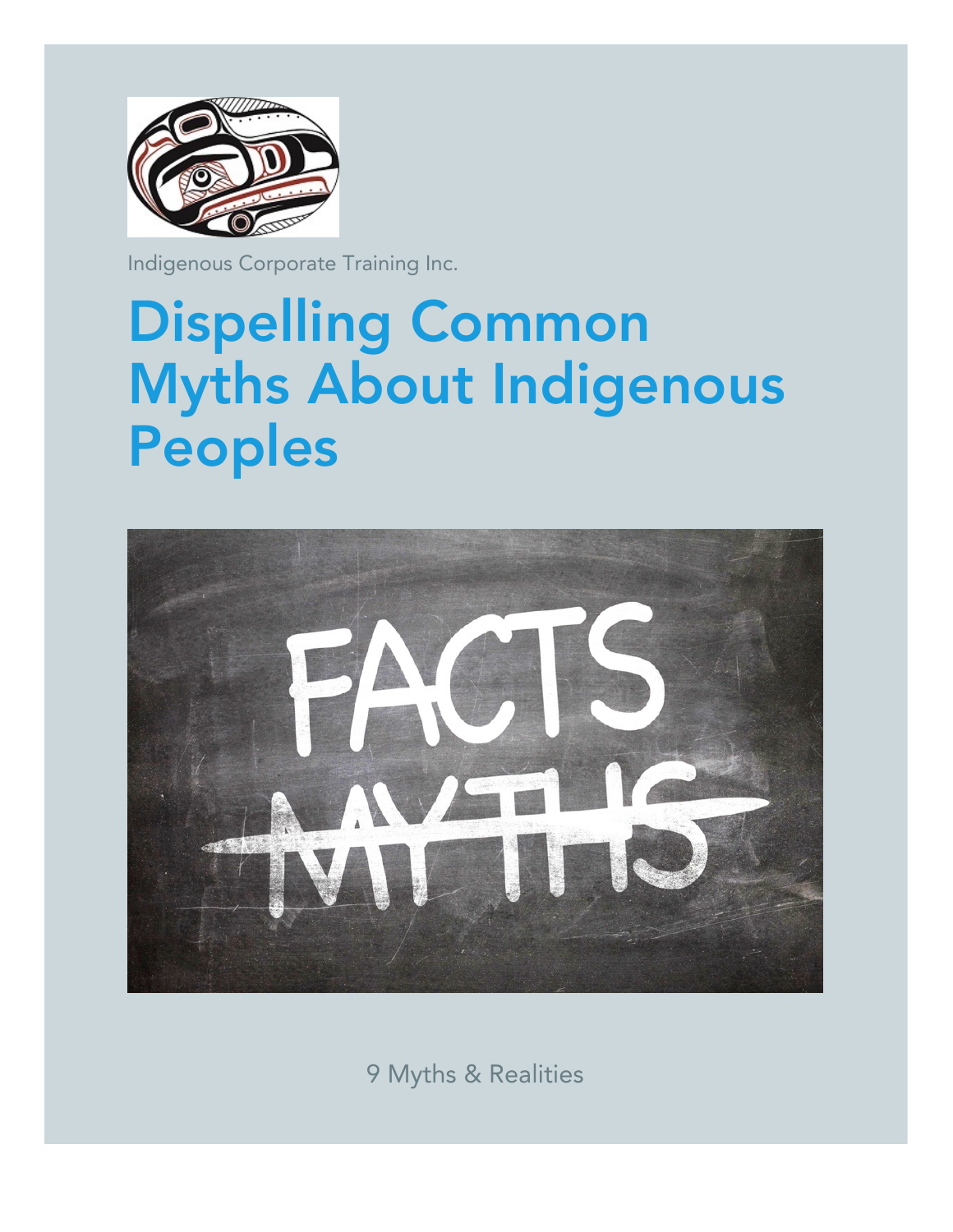# About the author

Bob Joseph, President, Indigenous Corporate Training



Hi there, I'm Bob [Joseph](http://www.ictinc.ca/bob-joseph), a certified Master Trainer and founder of Indigenous Corporate Training Inc. Through my courses I have been helping [organization](http://www.ictinc.ca/)s, all levels of government, and individuals work more effectively with Indigenous Peoples for over 20 years.

I believe that by sharing knowledge and information through our training, blog and free resources, such as this ebook, we can make the world a better place for Indigenous and non-Indigenous people.

Please note, the materials on our website [www.ictinc.ca](http://www.ictinc.ca/) are provided for informational and educational purposes only and do not constitute legal advice. We expect you will learn from our educational materials and obtain legal advice as you need.

Please respect our [Terms](http://www.ictinc.ca/terms-of-use) of Use.

Indigenous Corporate Training Inc. © 2017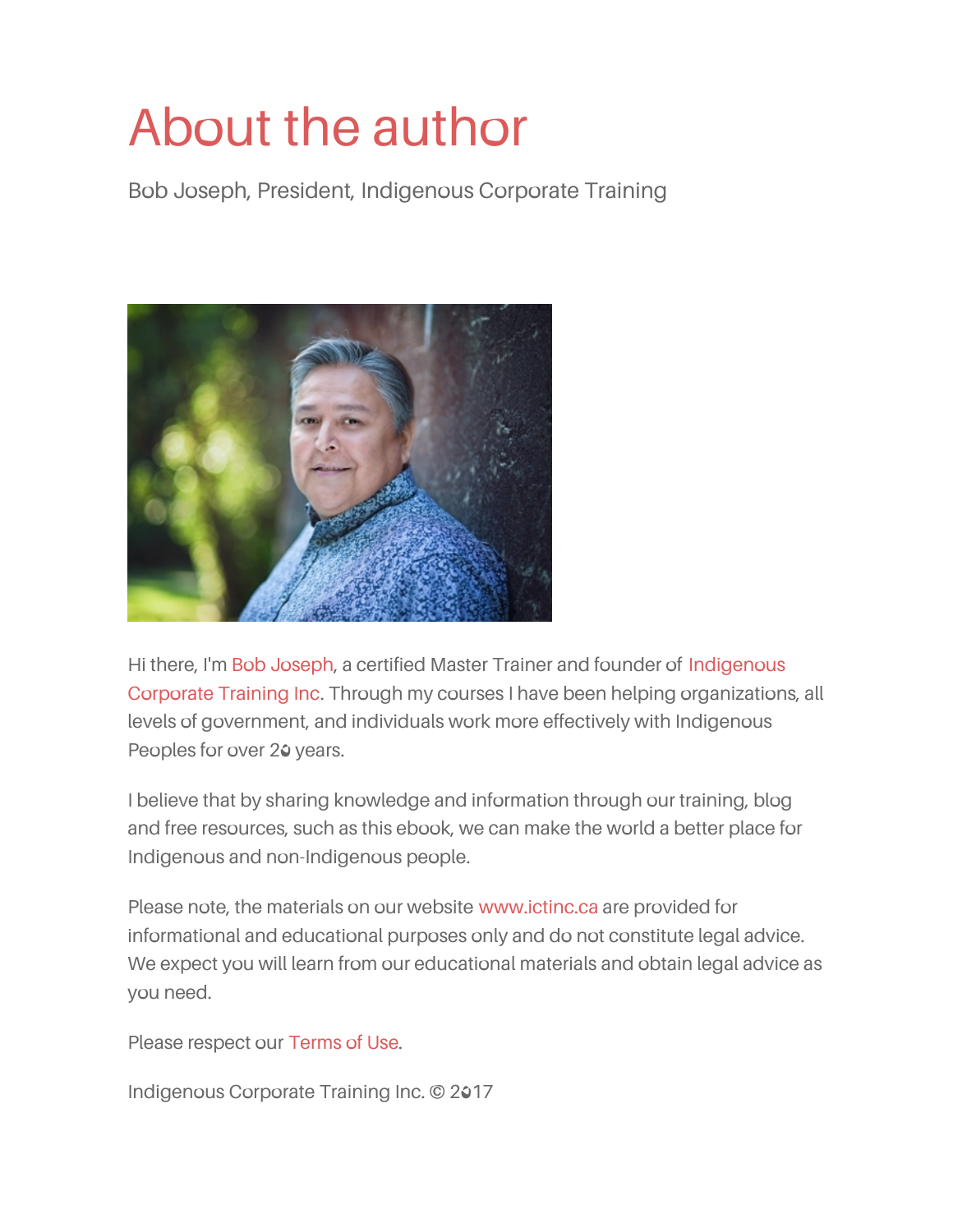

A Note on Terminology

This ebook is titled Dispelling Myths about Indigenous Peoples so before we get going we should talk about terminology. This ebook could have easily been about Aboriginal peoples or Indians or First Nations but we chose Indigenous Peoples because the federal government is now using this term.

The constitutional correct terminology in Canada is Aboriginal Peoples and this includes Indian, Inuit and Métis. Indian can be synonymous with First Nation, First Nations or even Nations. Indian can also be broken up into status Indian and non status Indian. The Inuit are different from Indians as are Métis.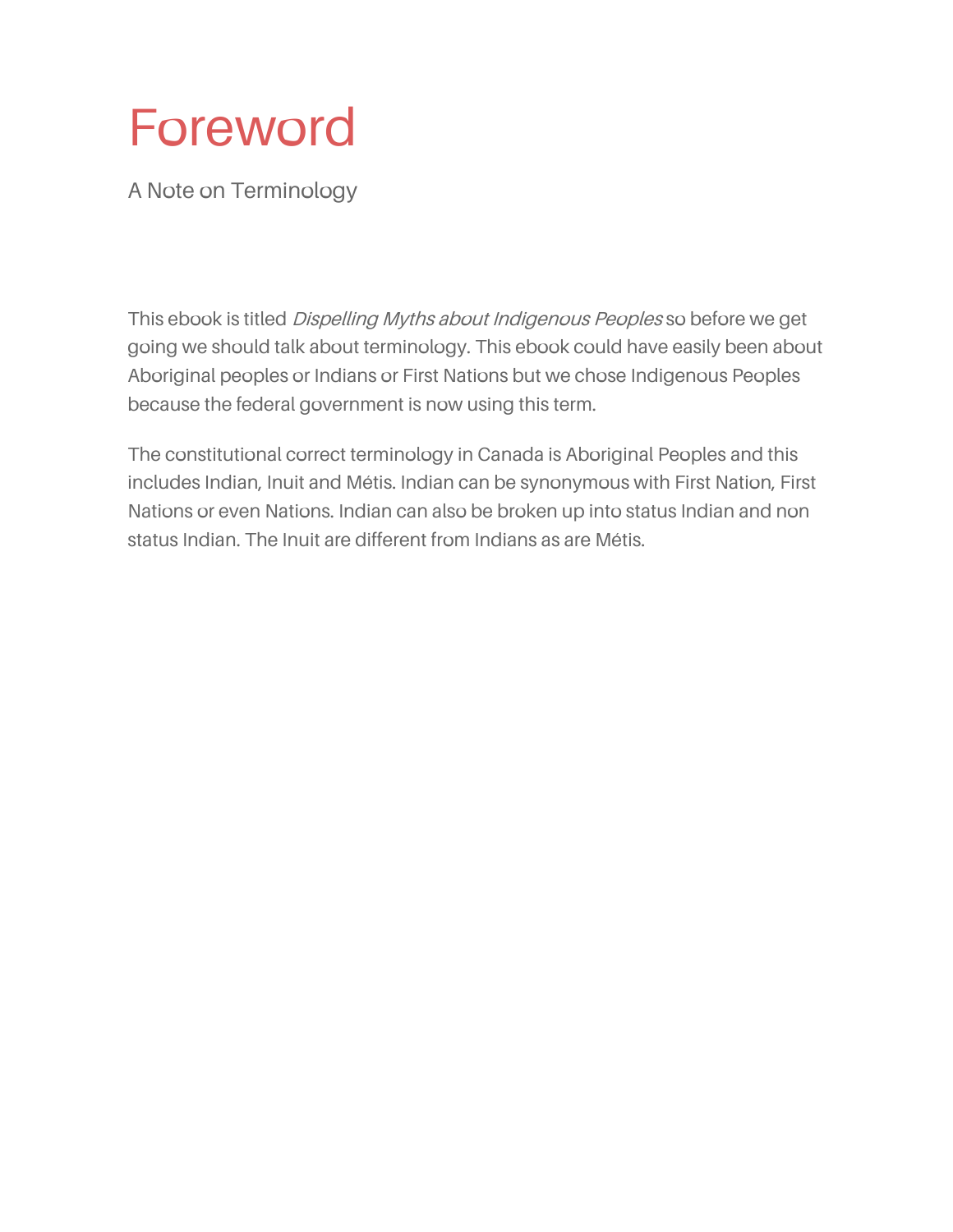# Foreword cont'd

A Note on Terminology

We will use those terms accordingly depending on the myth we are talking about. Most of the myths (taxes, housing, education) regarding Indigenous Peoples in Canada relate to Indians (status) or First Nations.

For the purposes of this ebook, we use First Nation. Although the ebook is called Dispelling Common Myths About Indigenous Peoples, you will see a shift in terminology. And the last word on terminology, in addition to the Indigenous Peoples in Canada - First Nations, Inuit and Métis - you can also have Indigenous Peoples from other countries such as Peru, Mexico or Argentina living in Canada. They are still Indigenous persons, but are not covered by the [Indian](https://www.ictinc.ca/blog/21-things-you-may-not-have-known-about-the-indian-act-) Act or eligible for tax exemptions for example.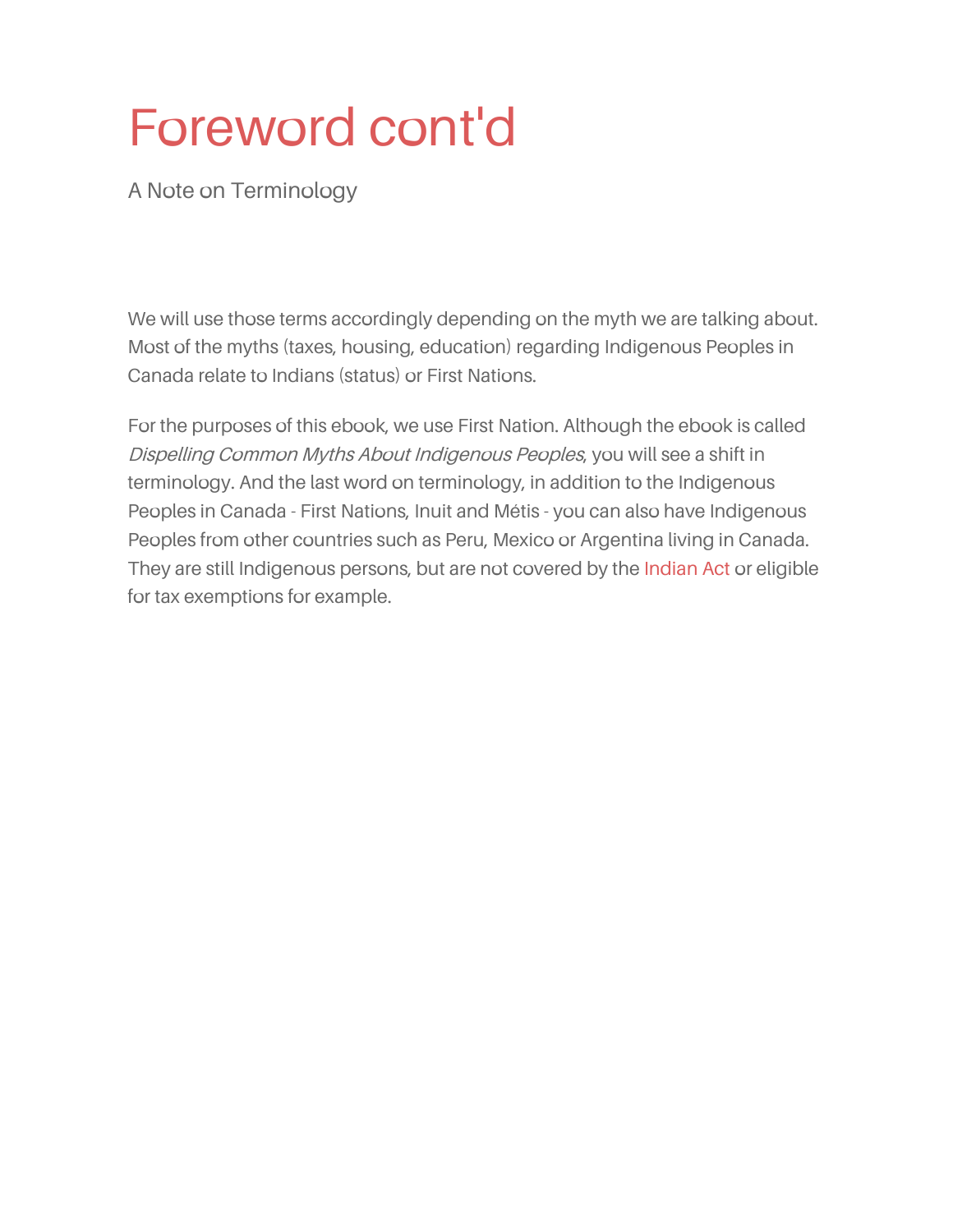# Definition of a myth

The definition of "myth", according to the *Oxford Canadian Dictionary*, is "a widely held but false notion". Well, there are many widely held but false notions or myths regarding the perceived special privileges Indigenous Peoples in Canada receive from the federal government.

In this ebook we take a look at some of the common ones and then provide a snapshot of the reality for Indigenous Peoples.

Myths surrounding Indigenous Peoples cover many aspects. These myths, which have endured for generations and continue to do so, often paint a distorted picture that does not represent reality for many Indigenous People in Canada.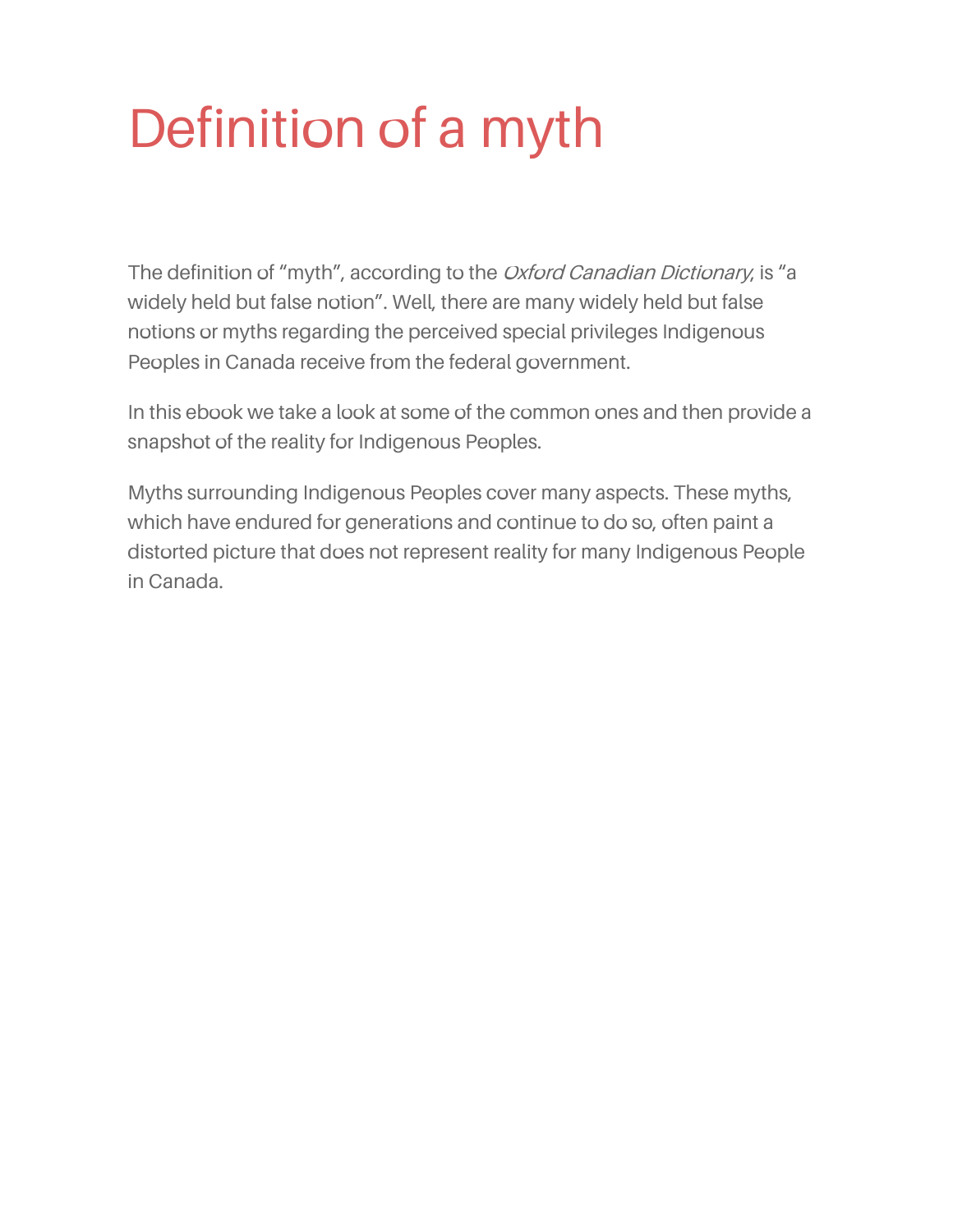### Myth #1: Indigenous Peoples are all the same

#### **REALITY:**

One the popular myths is that the Indigenous community is one homogeneous group. This disregards the reality that hundreds of individual Indigenous communities have their own unique history, culture, traditions and economies.

"Anishinaabe, Métis, Coastal Salish, Cree, Cherokee. We have nothing much in common. We're all aboriginal and we have the drum. That's about it."

Thomas King writing about a drum circle in "The Inconvenient Indian: A Curious Account of Native People in North America"

Not recognizing the cultural diversity of Indigenous Peoples in Canada is one of the most common mistakes non-Indigenous people make when working with people and communities. See this short video on name dropping for example.

Respect for cultural diversity is an aspect of Canadian society that is of great appeal to people from other countries who want to move here, and is supported by the Multiculturalism Act of 1988. The average Canadian would proudly say they respect cultural diversity.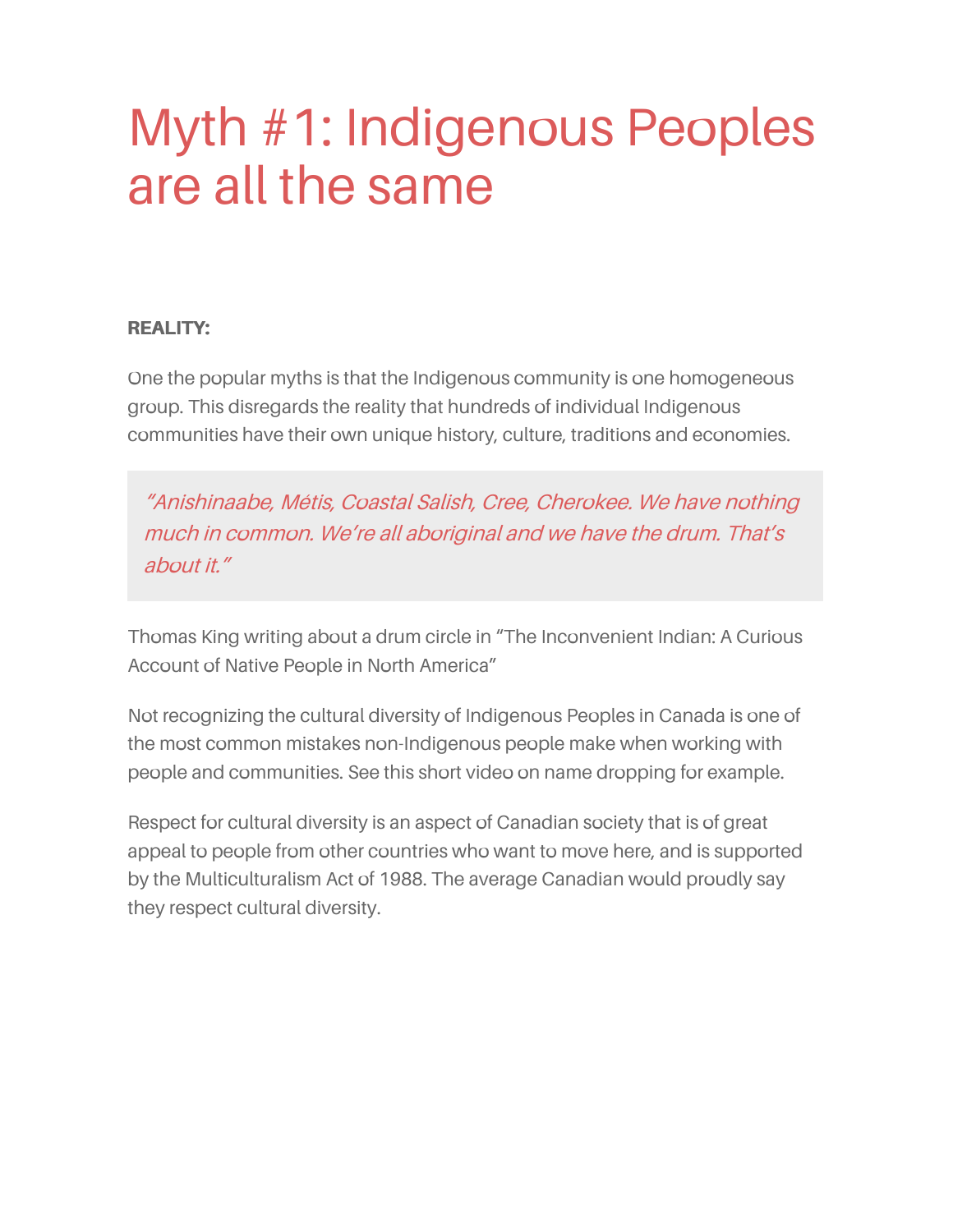# Myth #1: Indigenous Peoples are all the same cont'd

#### **REALITY:**

There are three distinct groups of Indigenous (Aboriginal) Peoples - First Nation or Indian, Métis and Inuit as defined by the Constitution Act, 1982.

Let's take a look at the largest group - First Nations (also known as Indians). There are over 600 bands and over 2,000 reserves - each one with a distinct history that shaped their particular cultural identity. They each have distinct languages, cultures, economies, capacities, challenges, stories, teachings and worldviews. In BC alone there is an amazing diversity of First Nation culture and language - there are over 200 First Nation communities in the province - each with its own unique culture, traditions and history. These 200 communities represent 60% of the First Nation languages spoken in Canada. Speaking of language, did you know that outside of Quebec, English is becoming the common language of Aboriginal people in Canada?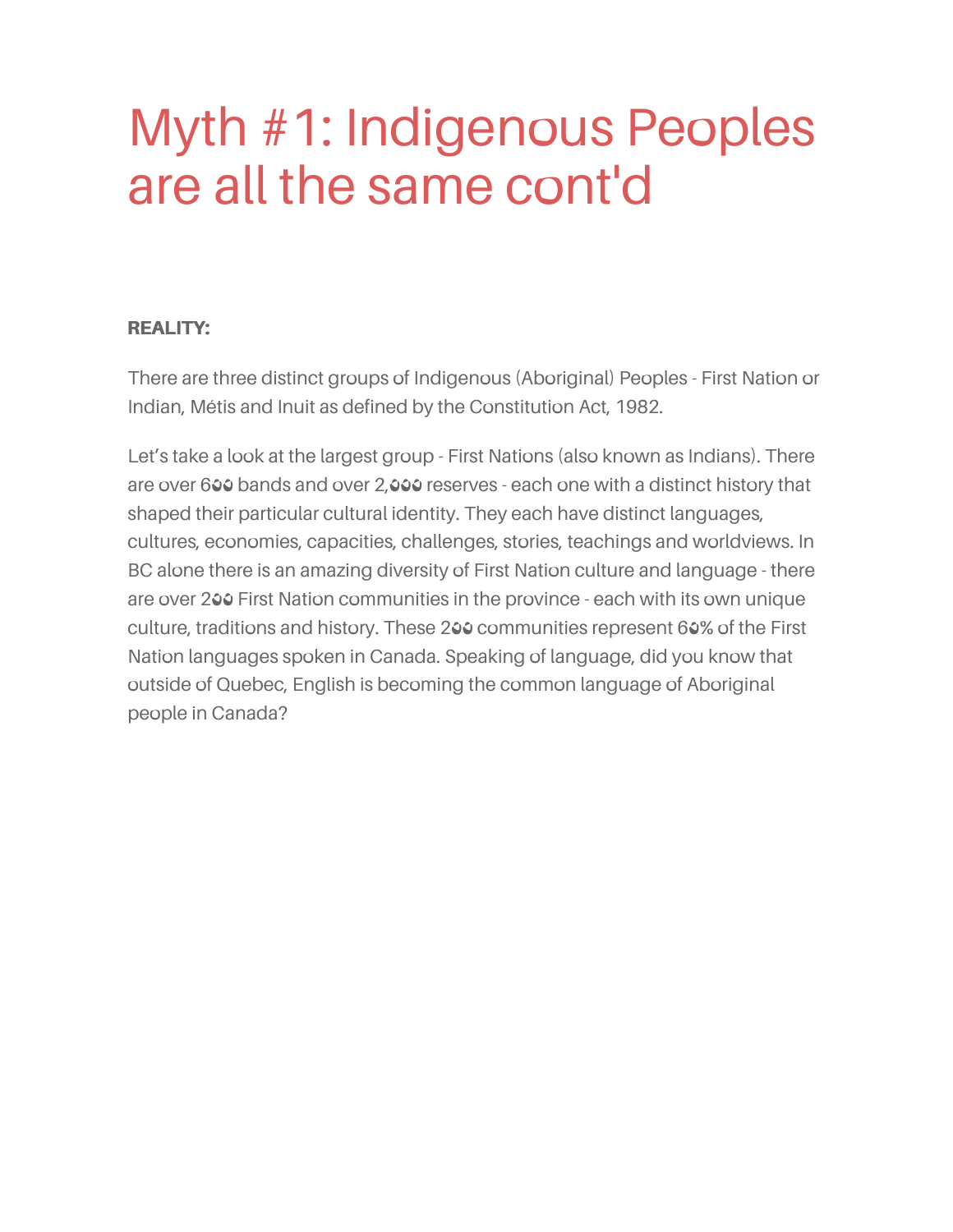# Myth #1: Indigenous Peoples are all the same cont'd

#### **REALITY:**

Recognition of the uniqueness of each community is a fundamental first step non-Indigenous Canadians can take to respect Indigenous Peoples. If, for example, readers believe First Nation people should all be equal then they are not respecting and recognizing that this is the opposite of recognition of difference.

In terms of an extractive company, an educator, a government representative, or average Joe or Josephine (to be respectful) time spent researching and developing an understanding of the unique background of each community will increase your understanding of what is important to that community, what they are proud of, and what they will fight to protect.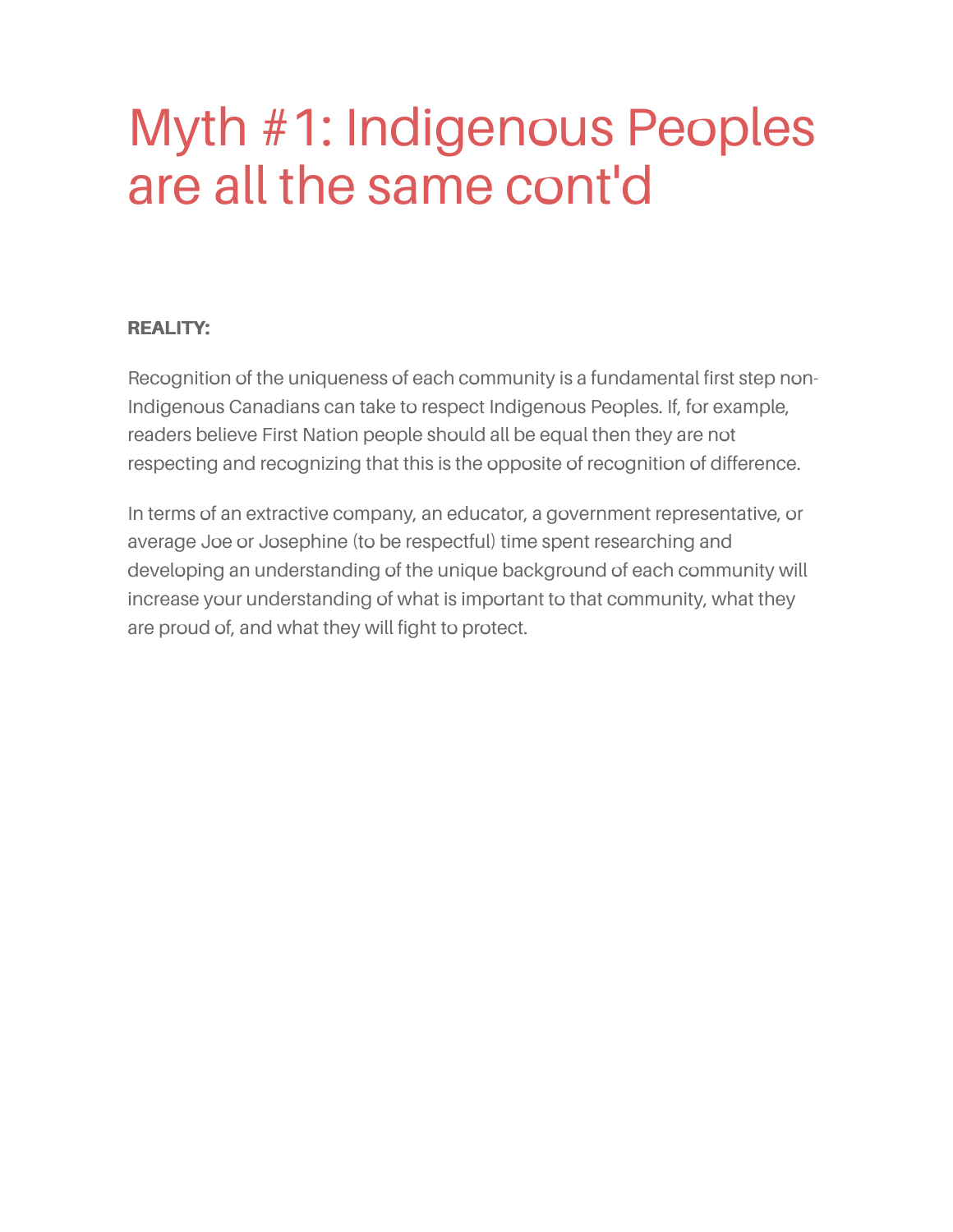# Myth #2: Indigenous Peoples already have ample reserve lands and resources

#### **REALITY:**

There are a number of wrongs about this myth, the first being that not all Indigenous Peoples have reserves.

"Except for the far north (including northern Quebec), where comprehensive land claims settlements have improved the situation, the present land base of First Nations is inadequate. Lands acknowledged as First Nation south of the sixtieth parallel (mainly reserves) make up less than one half of 1% of the Canadian land mass. Much of this land is of marginal value. In the United States (excluding Alaska) – where Aboriginal people are <sup>a</sup> much smaller percentage of the total population – the comparable figure is 3%."[1]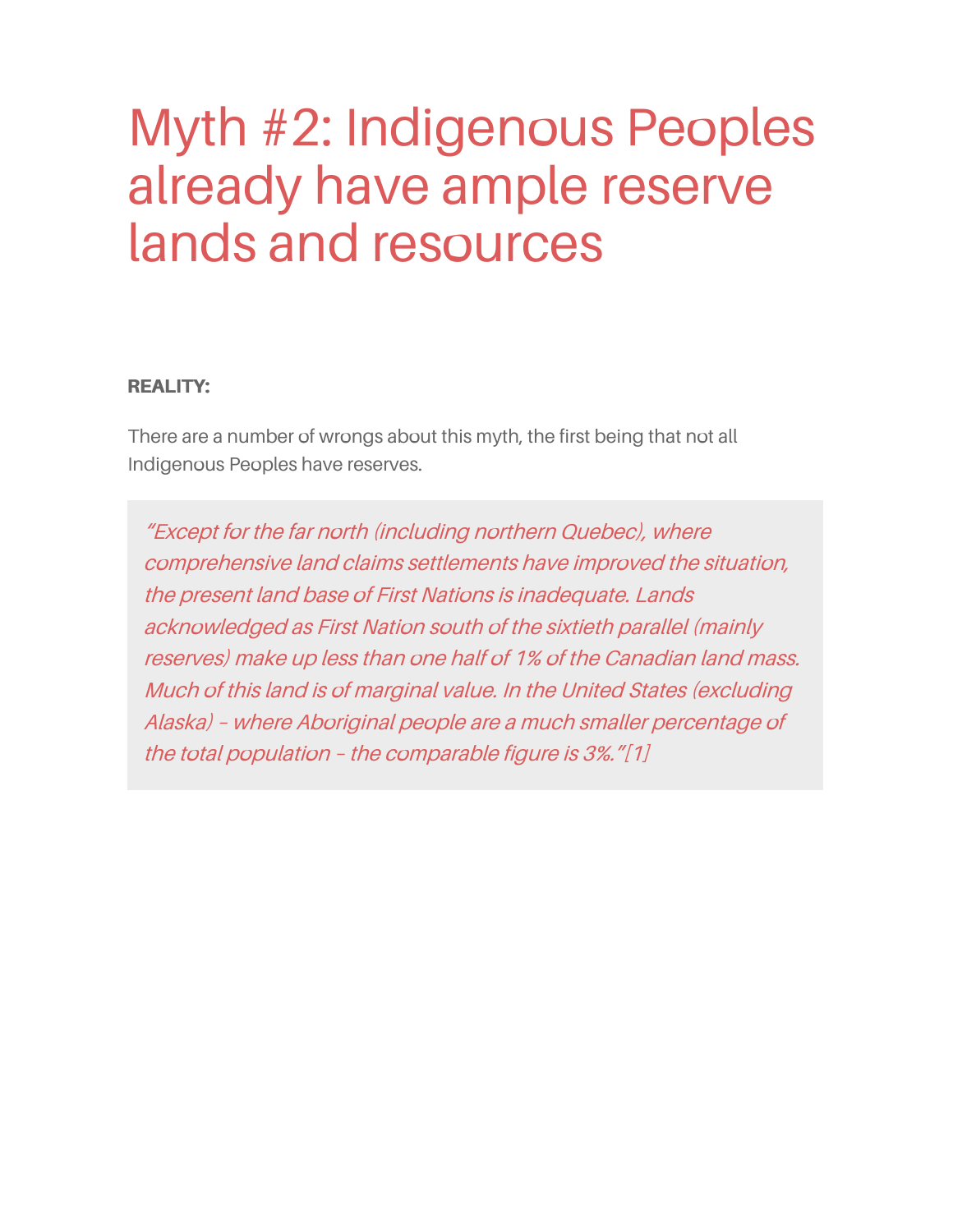# Myth #2: Indigenous Peoples already have ample reserve lands and resources cont'd

#### **REALITY:**

Some reserves are tiny, some are vast distances from urban centres, education facilities, and employment opportunities. Don't make the mistake of equating reserves with traditional or treaty territories which can be vast.

As designated in the Indian Act:

"Reserves are held by Her Majesty for the use and benefit of the respective bands for which they were set apart, and subject to this Act and to the terms of any treaty or surrender, the Governor in Council may determine whether any purpose for which lands in <sup>a</sup> reserve are used or are to be used is for the use and benefit of the band." [2]

Traditional lands refer to an area that a Nation has occupied and used for many generations, long before reserve borders were imposed by the Indian Act. When reserves were designated, traditional usage and ceremonial sites were not always considered. Some Nations were relocated to reserves in areas that were completely alien to their traditional lands.

[1] Report of the Royal Commission on Aboriginal Peoples

[2] Indian Act 18.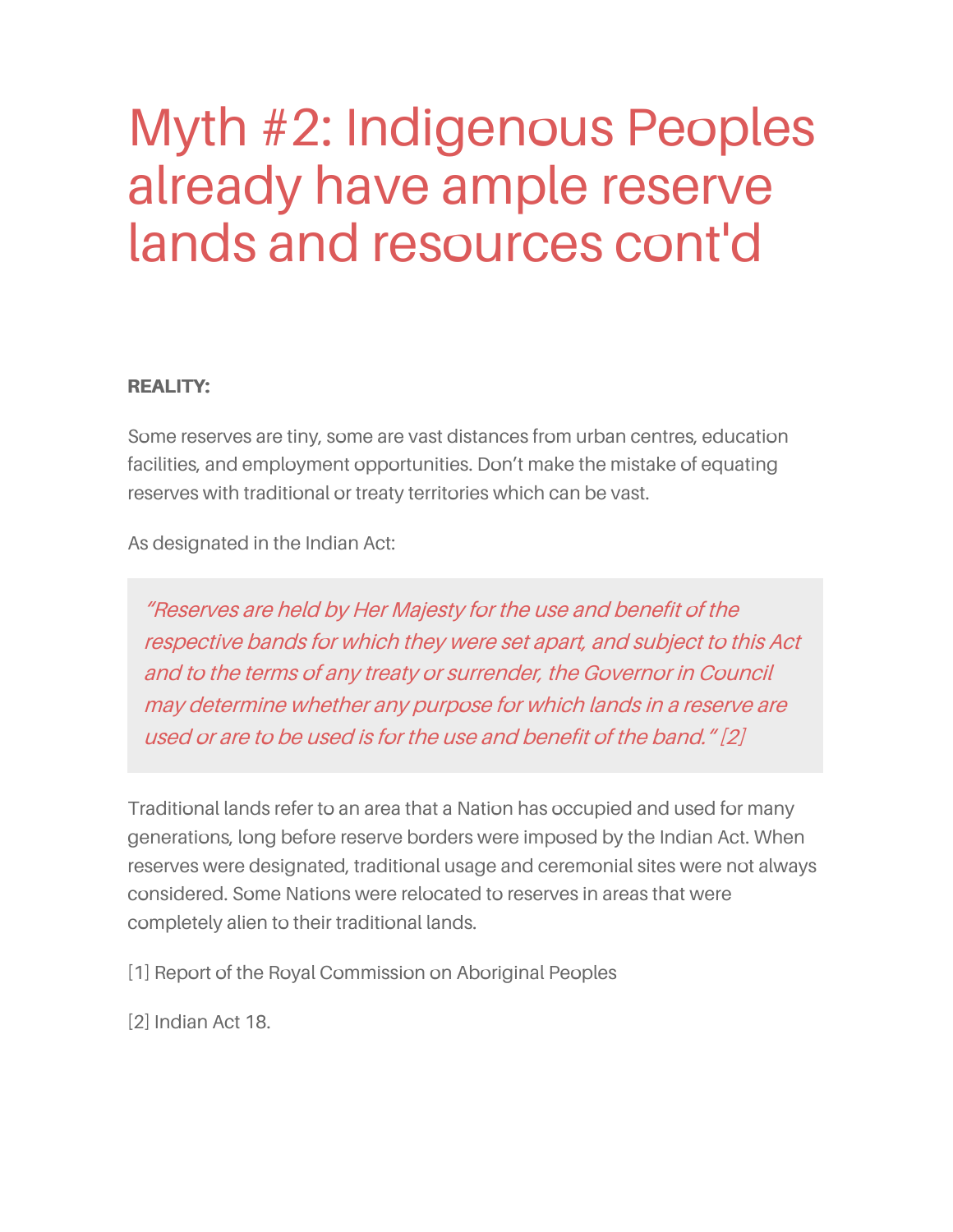### Myth #3: Indigenous Peoples can do whatever they want with their reserve lands and resources.

#### **REALITY:**

For this myth to be true, all Indigenous Peoples in Canada would live on [reserves](https://www.ictinc.ca/blog/8-first-nation-reserve-faqs). In reality, a reserve is a tract of land set aside under the Indian Act and treaty agreements for the exclusive use of an Indian band (First Nation). Métis and Inuit have no reserves. The ultimate title to reserve lands is vested in "Her Majesty".

Section 28 of the Indian Act states:

"Reserve lands are not subject to seizure under legal process."

Section 32 (1) of the Indian Act provides:

"A transaction of any kind whereby <sup>a</sup> band or <sup>a</sup> member thereof purports to sell, barter, exchange, give or otherwise dispose of cattle or other animals, grain or hay, whether wild or cultivated, or root crops or plants or their products from <sup>a</sup> reserve in Manitoba, Saskatchewan or Alberta, to <sup>a</sup> person other than <sup>a</sup> member of that band, is void unless the superintendent approves the transaction in writing."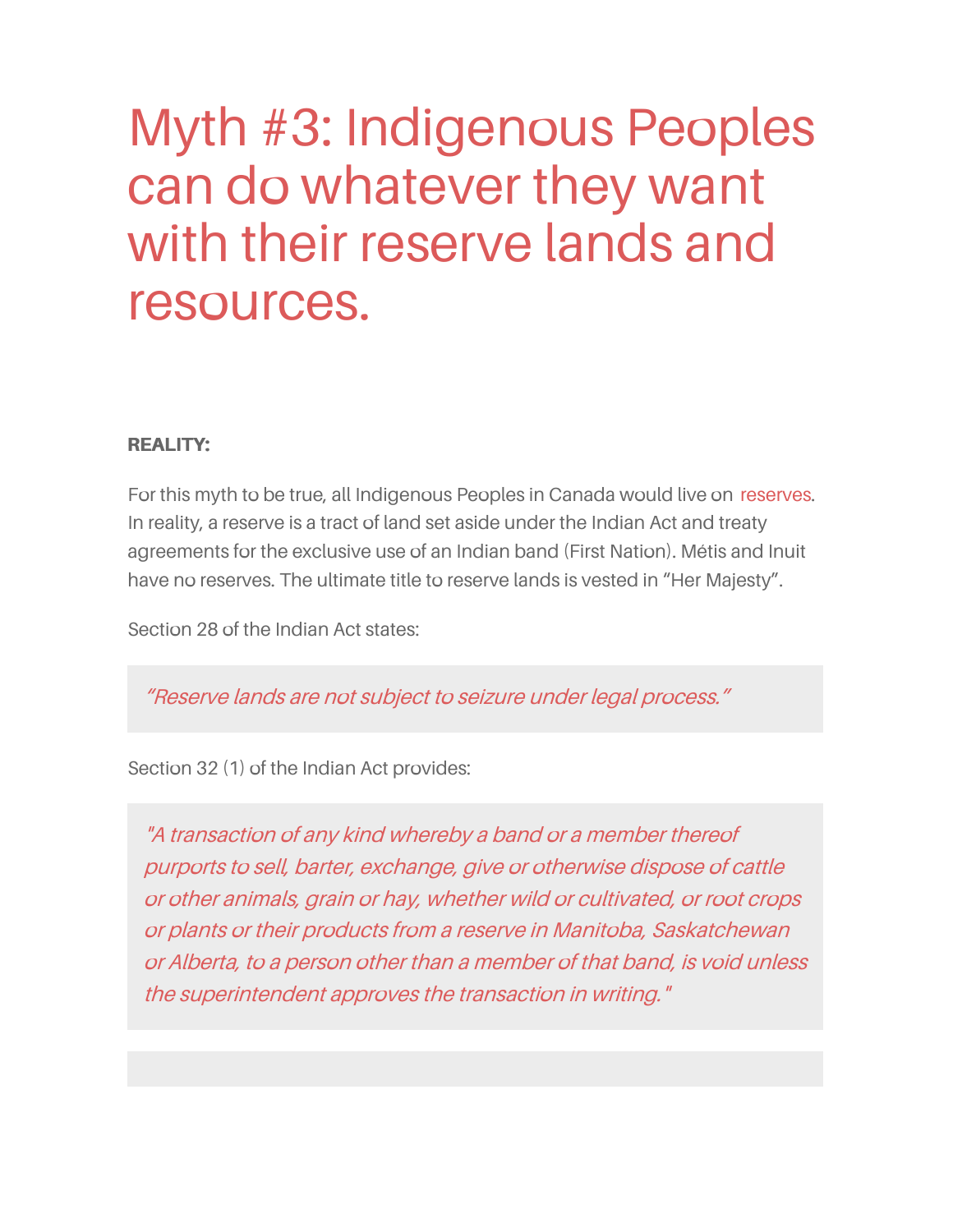### Myth #3: Indigenous Peoples can do whatever they want with their reserve lands and resources cont'd

#### **REALITY:**

The Canadian government passed legislation in the late 19th and early 20th centuries allowing the government to expropriate portions of reserve land to provide land for public utilities rights-of-ways (railways, transmission lines and highways) - often done without the consent of the Nation and without compensation. It is this expropriation that has resulted in the fragmentation and disruption of many reserves.

In many cases, the province or Crown further retains subsoil rights on the reserve, which means band members do not 'own' the minerals found there.

Coastal waters and tidal lands do not form part of the reserve either in most cases. Although colonists tried to justify the small sizes of many reserves along coastal British Columbia by their access to waterways, Indigenous fishing grounds and their resources have been restricted by provincial and federal regulations.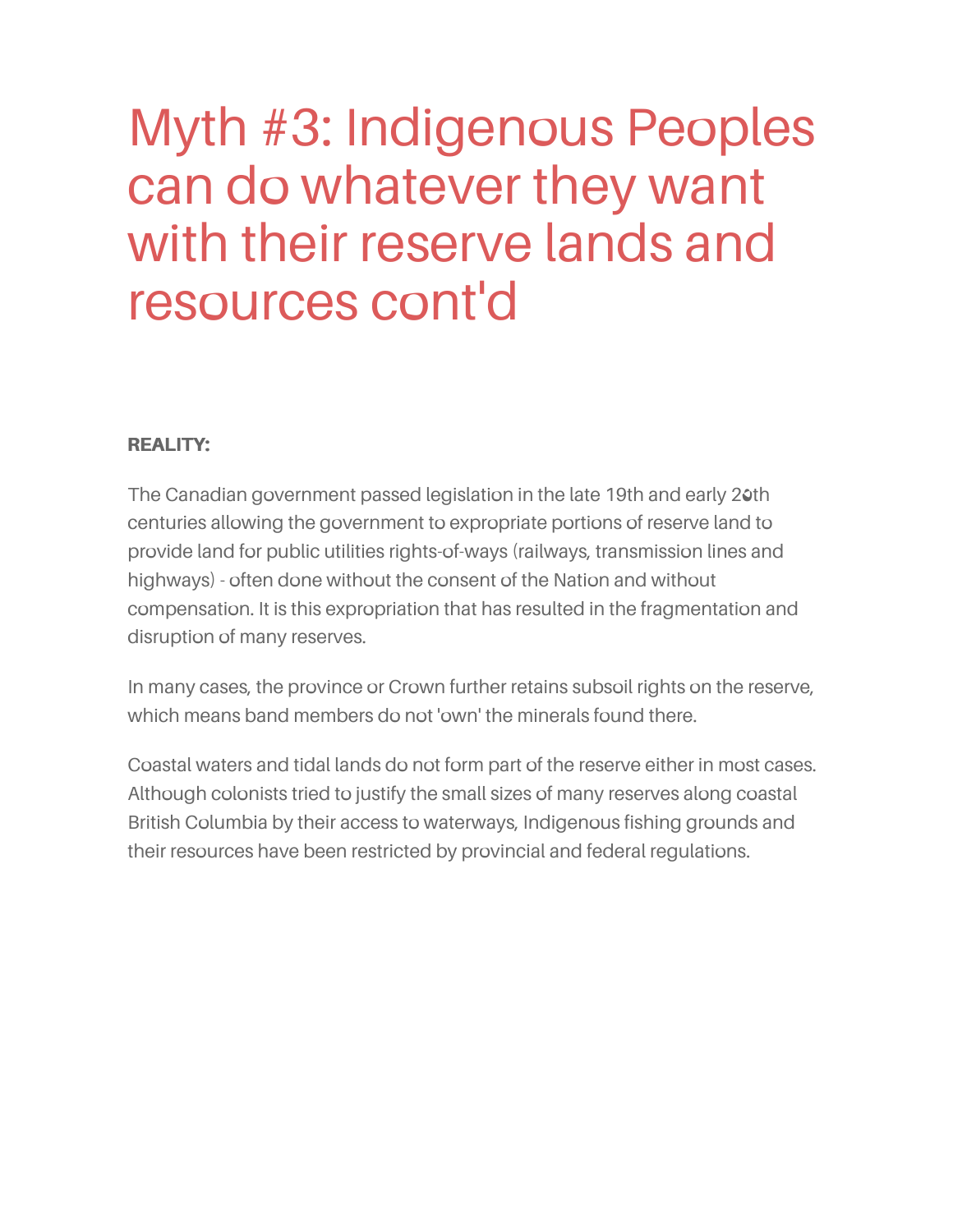# Myth #4: Indigenous people living on reserves get free housing!

#### **REALITY:**

The Canada Mortgage and Housing Corporation (CMHC) offers many programs to assist both Indigenous and non-Indigenous people meet their housing needs. For Indigenous people, the assistance programs are only applicable for dwellings on reserve lands. First Nations (or Indians, depending on their preference) people can apply for social housing programs offered by the CMHC.

The housing programs for Indigenous people are mainly designed to give lowincome families access to rental housing. Bands and First Nations that meet CMHC lending criteria apply to a bank for conventional mortgage funds to finance the social housing construction, usually with CMHC providing loan insurance. The band rents the housing units to its members and maintains the mortgage.

On many reserves, except some that have developed [self-government](https://www.ictinc.ca/blog/aboriginal-self-government-clarification) agreements, the house is owned but the land is not – therefore it cannot be sold which makes it impossible to build up equity in your home, as is possible for non-Indigenous people. Additionally, the reality for most people is that they need to take out a loan in order buy a house and loans require collateral.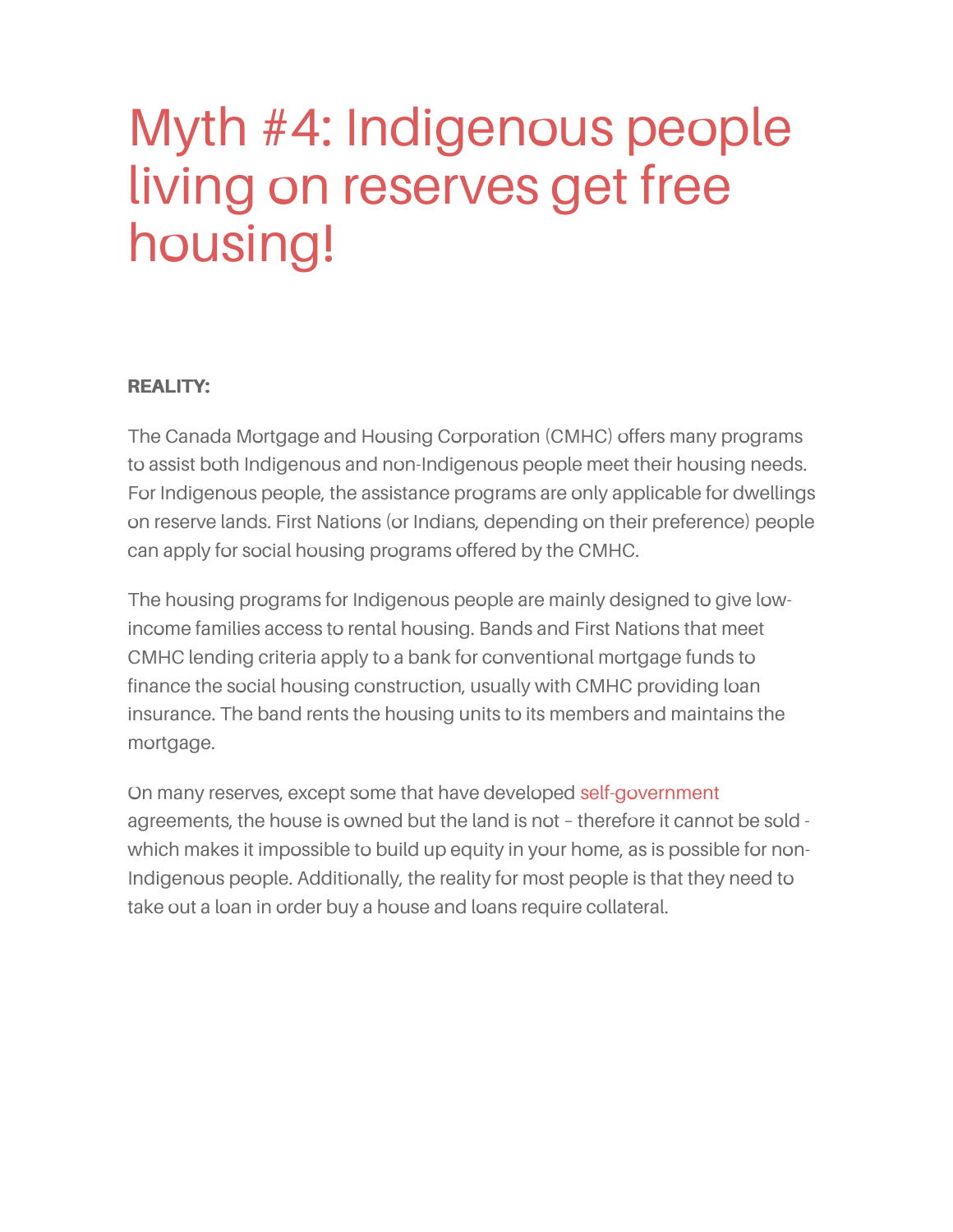# Myth #4: Indigenous people living on reserves get free housing cont'd

#### **REALITY:**

The Indian Act limitations to seizing property on-reserve, make it extremely difficult to secure financing for anything, whether you intend to buy, build or renovate a house, start a business, or what have you. To be extremely clear, this is not an endorsement of attempts to unilaterally impose private property regimes on reserve, I'm just explaining things.

Reserves are of a finite size, and on some urban reserves, there is no room for expansion - when the space available for housing reaches its maximum capacity, that's it, which makes accommodating population growth a challenge. As Indigenous people are the fastest-growing segment of Canada's population, with more than half the population under the age of 25, this means the additional challenge of available building space will become an issue for some reserves.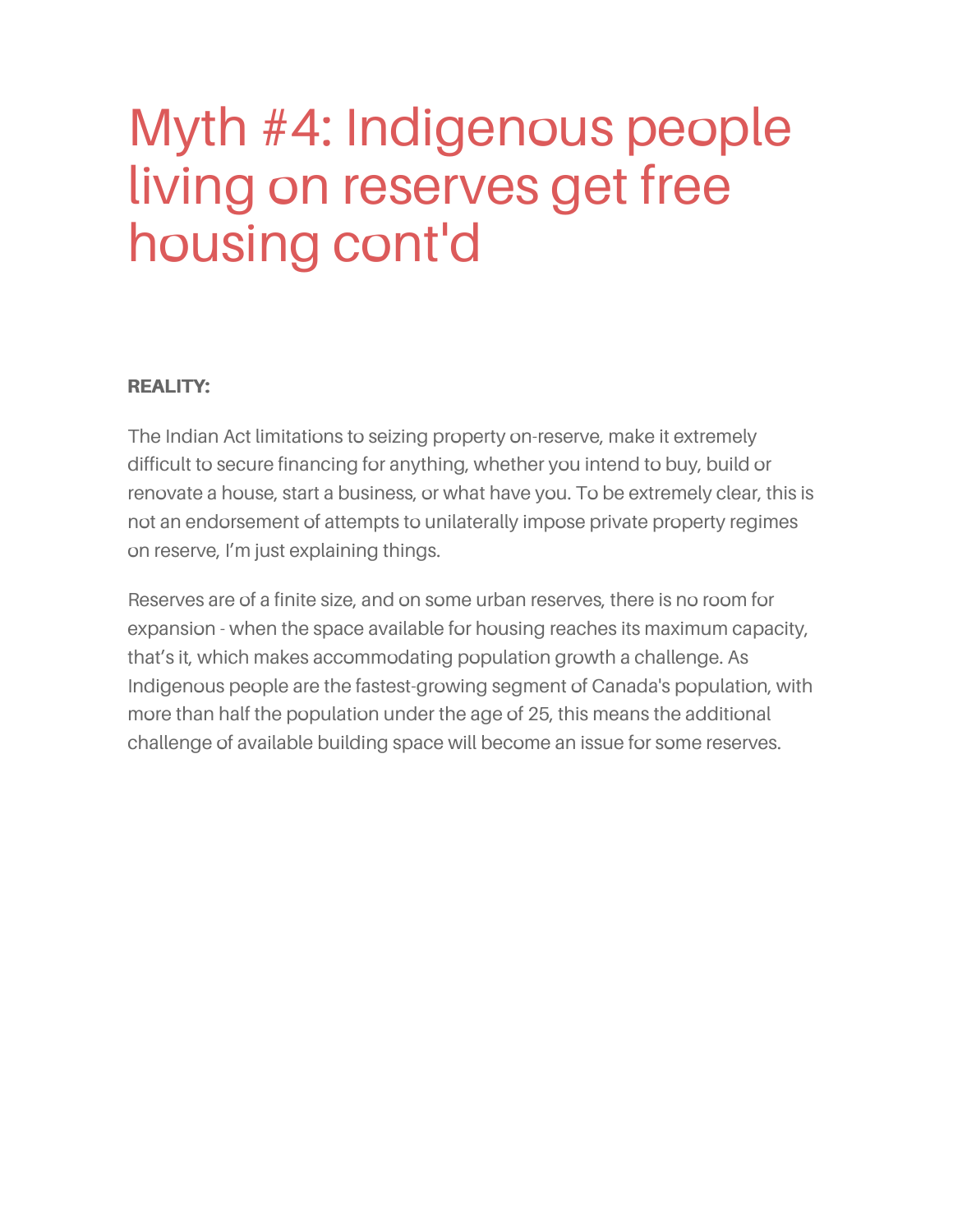# Myth #4: Indigenous people living on reserves get free housing cont'd

#### **REALITY:**

The housing shortage on-reserve is in the range of 20,000 - 35,000, according to Indigenous and Northern Affairs Canada (2011), with the shortfall growing by an estimated 2,200 units every year. The population growth rate coupled with the shortage of adequate housing results in people living in unhealthy and overcrowded conditions.

Maintenance is also a huge factor. Many reserves are situated long distances from hardware stores or have fly-in access only so have to bring in building supplies by air.

The struggles of the Attawapiskat First Nation in Ontario that hit the media in late December 2011 are a clear example of some of the unhealthy and overcrowded living conditions that exist on reserves in Canada today.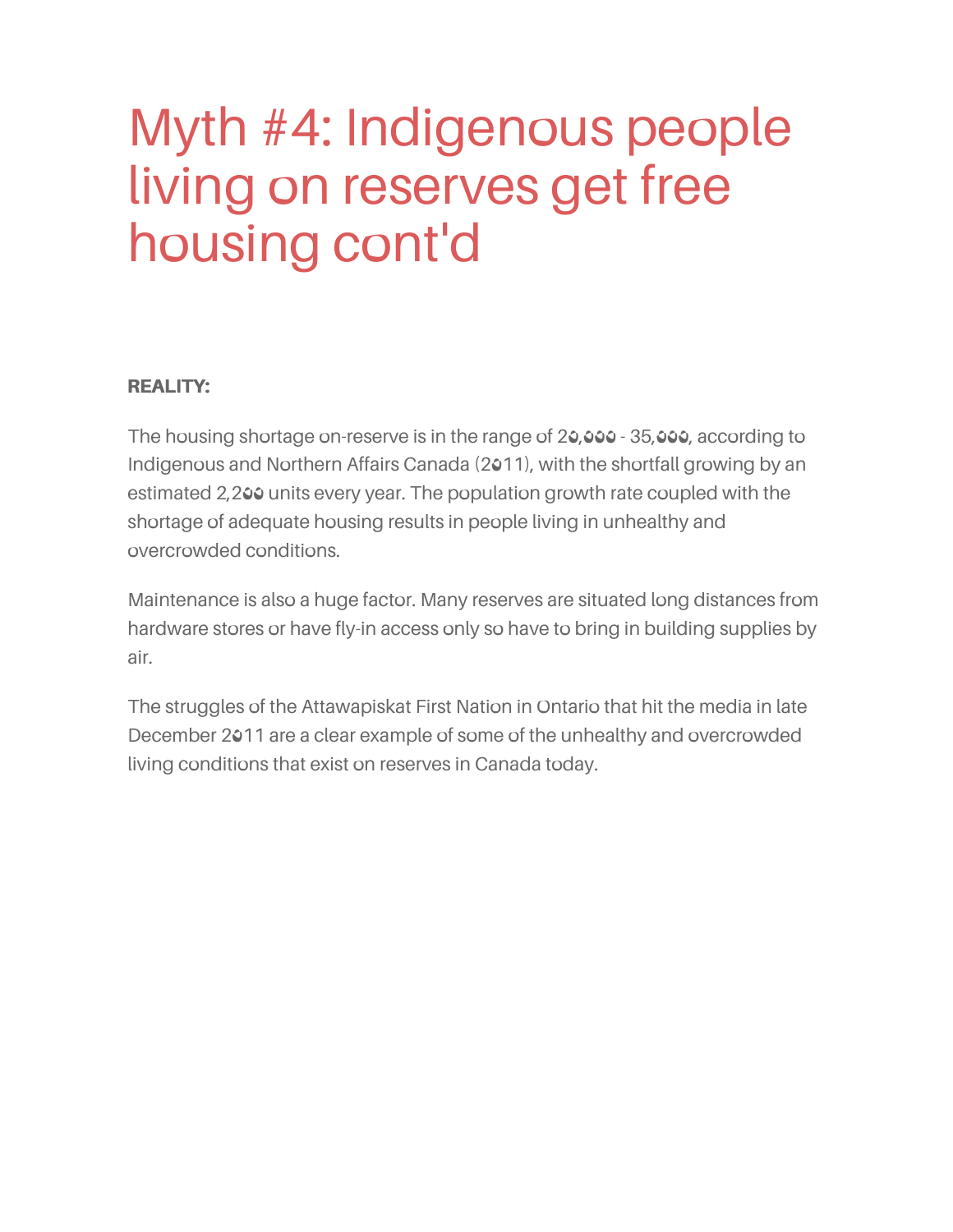#### **REALITY:**

This myth is proclaimed frequently, and is presented as a testament that Indigenous People in Canada have a massive tax advantage over other people in Canada.

In order for this myth to be true, it would have to be all Indigenous people are exempt from paying taxes but the reality is that it is only the status Indians who are exempt from paying taxes. All other Indigenous people – Inuit, Métis and nonstatus Indians - pay taxes on the same footing as non-Indigenous people. However, in January 2015 the Supreme Court of Canada ruled that Métis and non-status Indians are "Indians" under the Constitution Act. This could mean in future that Métis and non-status Indians will also be eligible for the same tax exemptions but it is unclear yet. The federal government is considering its options in terms of appealing the decision. Indigenous Peoples from other countries such as Mexico or Peru, living in Canada pay taxes.

Federal tax exemptions for status Indians have existed at least since the consolidation of the Indian Act in 1876, but only apply in very specific and limited conditions. Under sections 87 and 90 of the Indian Act, status Indians do not pay federal or provincial taxes on their personal and real property that is on a reserve. Personal property includes goods, services and income as defined under the Canada Customs and Revenue Agency policies. As income is considered personal property, status Indians who work on a reserve do not pay federal or provincial taxes on their employment income.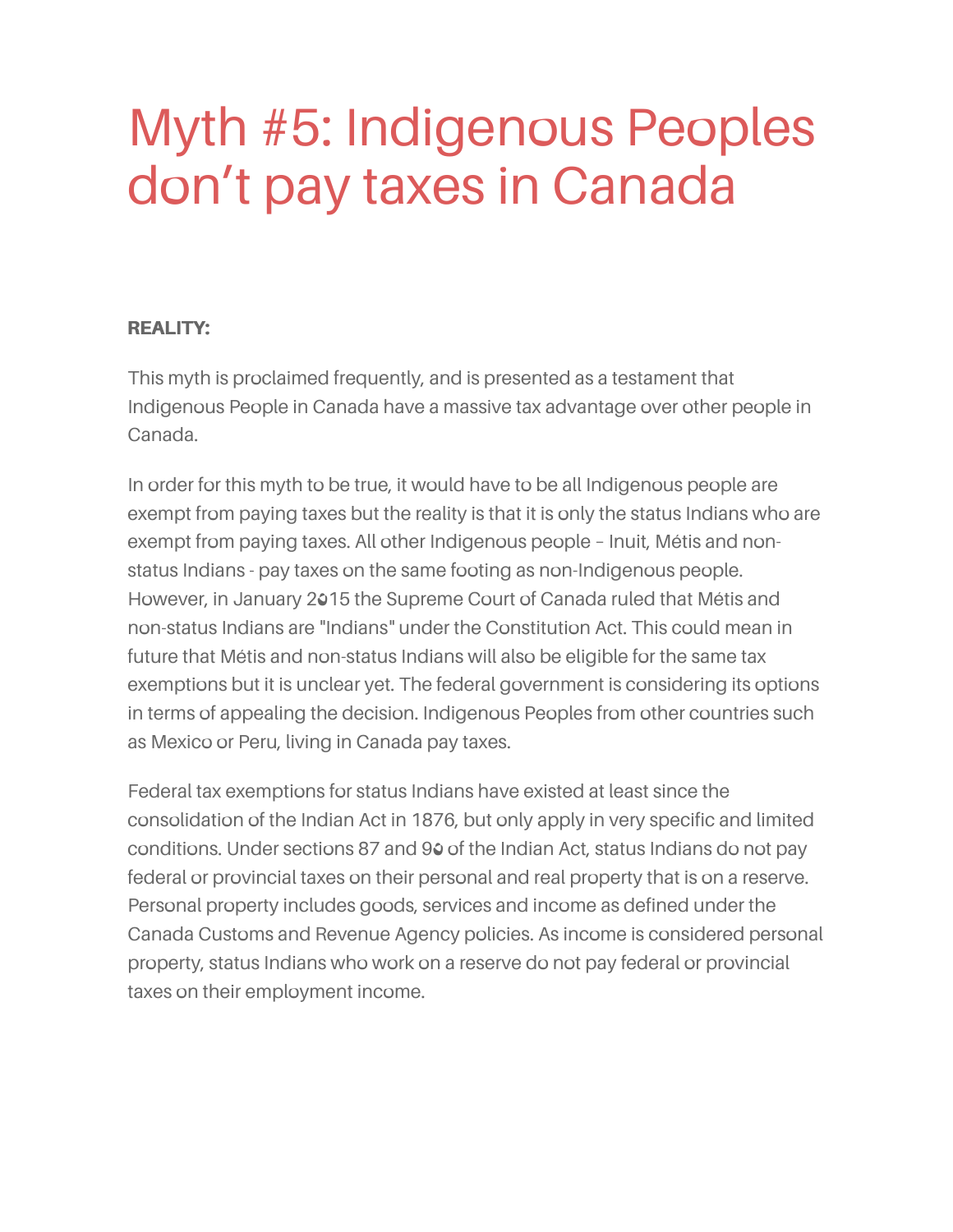#### **REALITY:**

Initially the purpose of the exemption was to preserve the entitlements of status Indians to their reserve lands and to ensure that the use of their property on their reserve lands is not eroded by taxes.

Section 87 also exempts from the federal Goods and Services Tax (GST) the goods and services bought by status Indians at businesses located on-reserve. Goods and services purchased off-reserve by status Indians but delivered to the reserve are also tax exempt. Most provincial sales taxes are similarly applied. In some provinces, there are certain exemptions such as automobiles which must be registered to an address on a reserve in order to be tax exempt.

Most income, sales and property tax exemptions only apply to status Indians (637,660) who live or work on a reserve. Less than half of all registered status Indians live on reserve so the number who are actually eligible for tax exemptions amounts to about 314,000 people. [1] To put it in perspective, somewhat less than half of all registered status Indians live on reserve so less than 1% of the total population of Canada are exempt from paying certain taxes.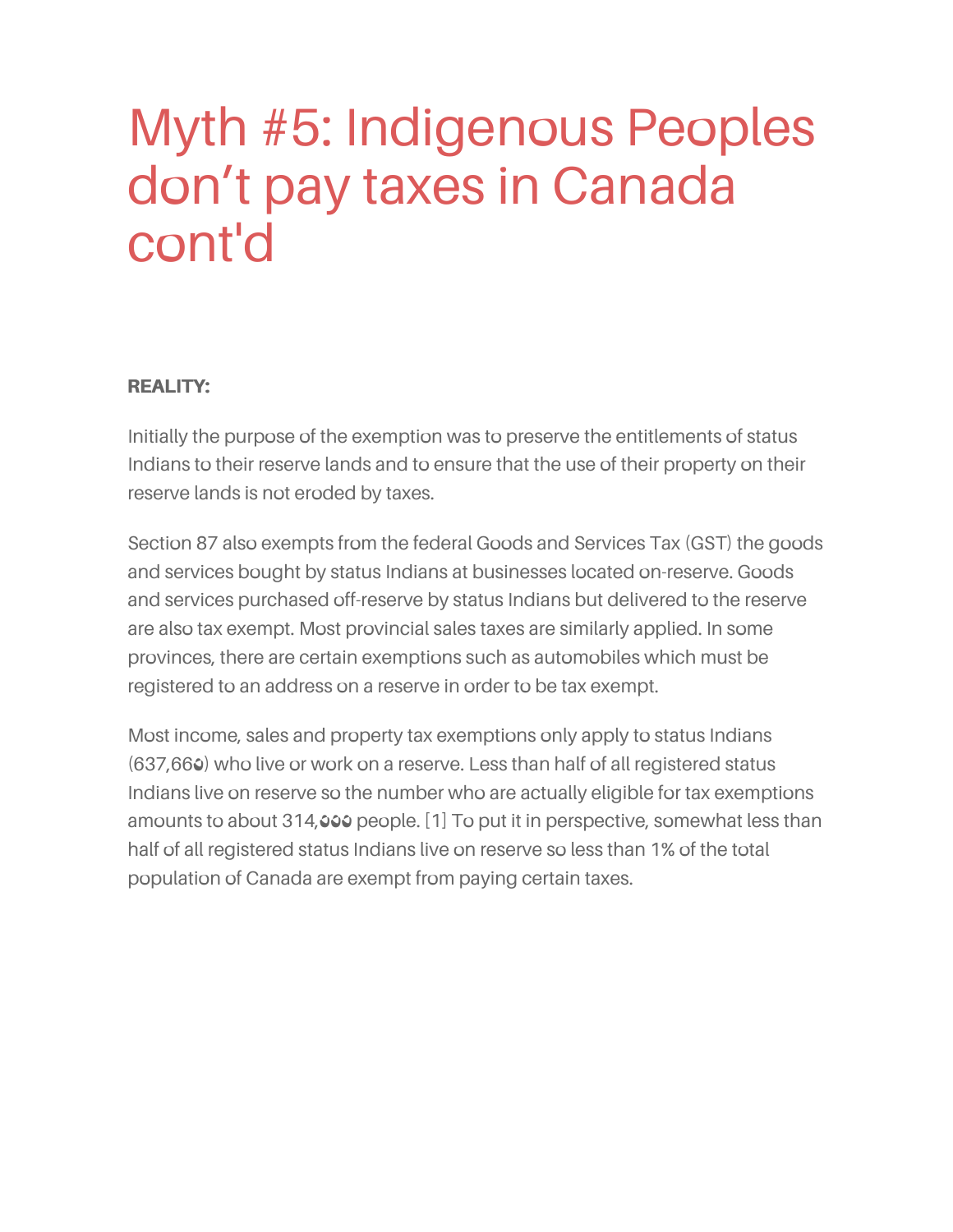#### **REALITY:**

The Court has indicated that this tax exemption is not intended to remedy the economically disadvantaged position of Aboriginal people in Canada or bring economic benefits to them. Also, based on Supreme Court decisions, Indian property not situated on a reserve will generally be subject to tax just like property held by other Canadians.

Status Indians do pay income tax Income earned on a reserve is exempt, whether or not the employed status Indian person lives on or off reserve. Income earned off reserve is taxed on par with non-Indigenous taxpayers.

So, in terms of how many status Indians are receiving income tax exemptions:

● "The employment rate for working-age Status Indians was 55% in 2011, over 20 percentage points lower than the rate for non-Aboriginal persons of working age  $(76%)$ .

● The unemployment rate for working-age Status Indians was 17%. The proportion was even higher for those living on-reserve at 22%." [2]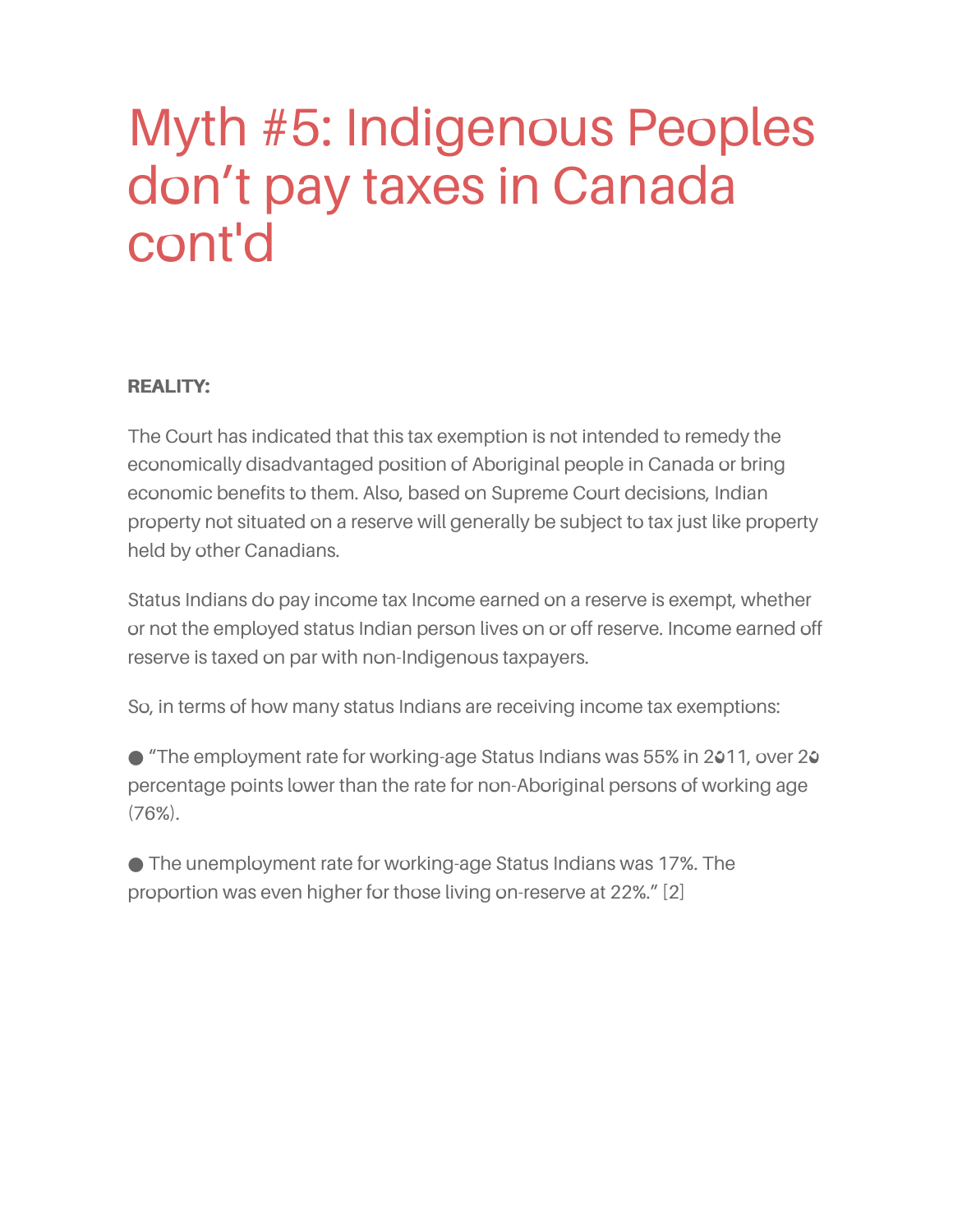#### **REALITY:**

Sorry, Justin, there's no free gas!

In 2012, Justin Bieber infamously stated in an interview for Rolling Stone magazine

"I'm actually part Indian. I think Inuit or something? I'm enough percent that in Canada I can get free gas."

Reality check – status Indians who present their status card when purchasing gas on reserve are tax exempt. This does not apply to gas purchased off reserve.

So there's some clarification for you. Now when you hear the statement "Indigenous Peoples don't pay taxes" you will know differently.

We also would like to point out that not paying taxes is practically a national pastime - consider all the non-Indigenous Canadians and corporations who actively look for loopholes to avoid paying taxes and are entitled to do so...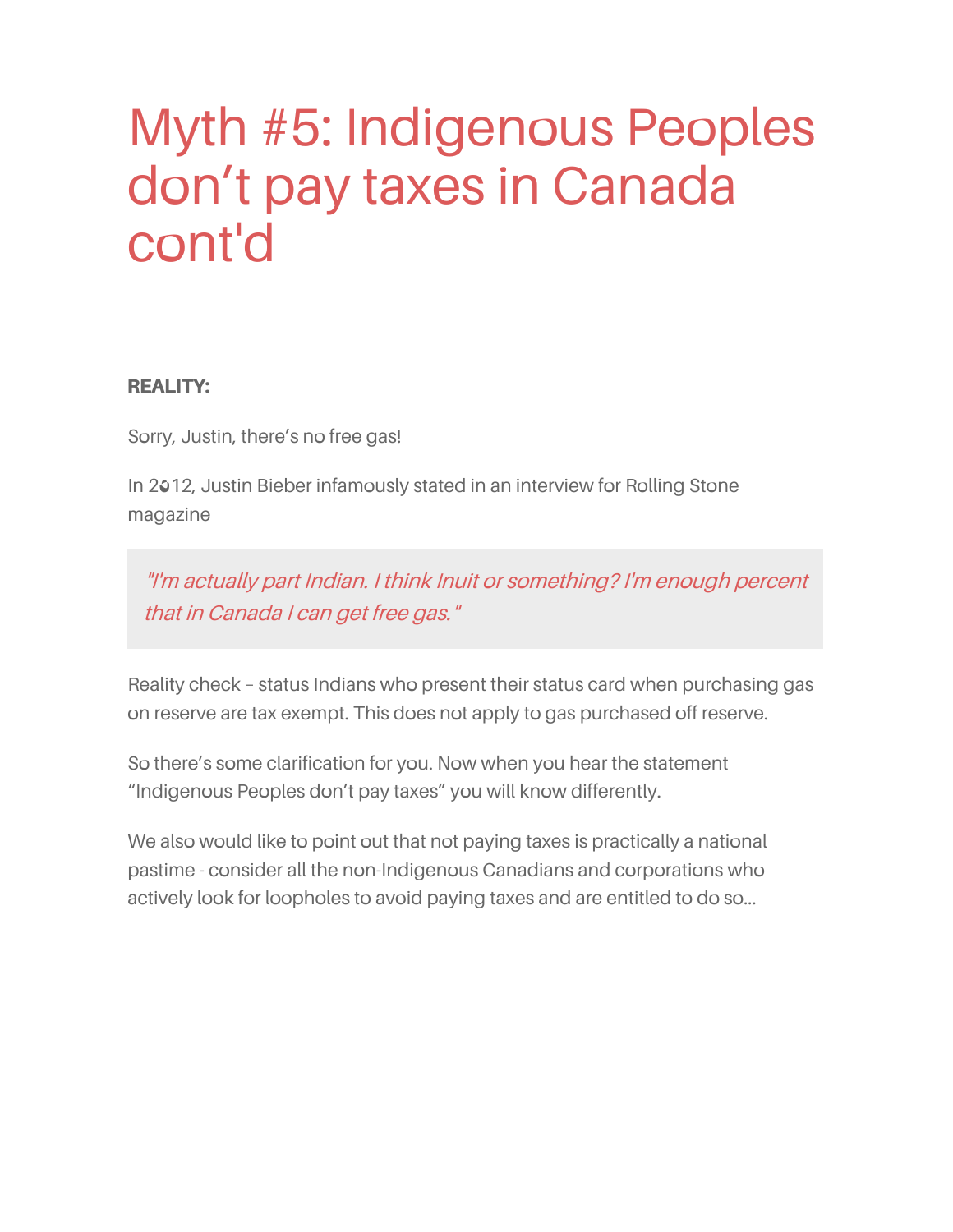#### **REALITY:**

So, some points to further clarify the reality of the myth that Indigenous people don't pay taxes in Canada: Personal property tax exemption facts:

● "A tax exemption for Indian property situated on reserves has existed since before Confederation.

● The Supreme Court of Canada has stated that this exemption is linked to the protection of reserve land and property.

● The Court has concluded that the purpose of the exemption is to make sure tax does not erode the use of Indian property on reserves.

[1] 2011 National Household Survey: Aboriginal Peoples in Canada: First Nations People, Métis and Inuit

[2] ibid

[3] Canada Revenue Agency website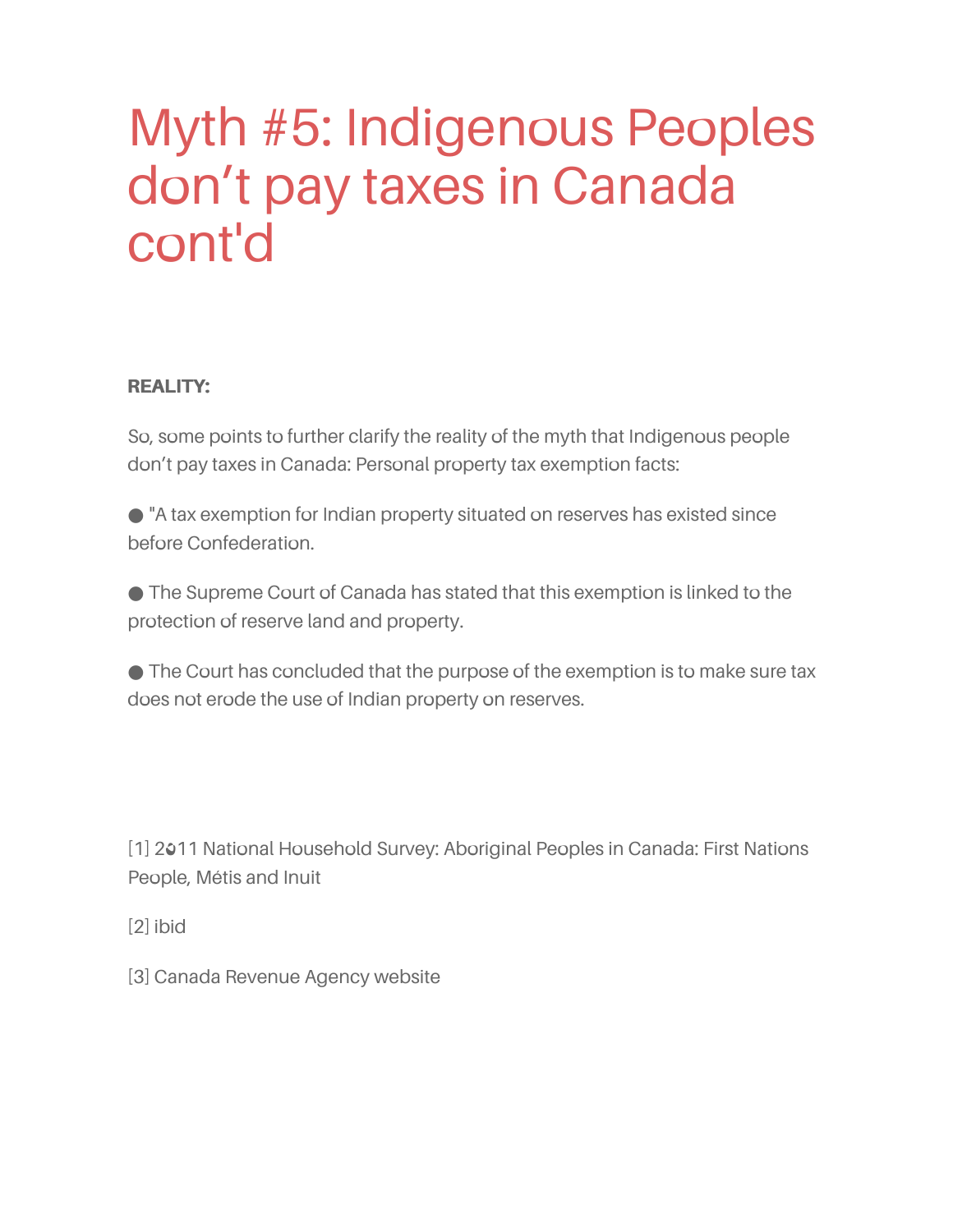# Myth #6: Indigenous Peoples receive free postsecondary education

#### **REALITY:**

To say that all Indigenous Peoples receive free post-secondary funding is misleading because it implies all Indigenous Peoples are eligible for funding. This is not the case. Only status Indians are eligible to receive funding for postsecondary education through Indigenous and Northern Affairs funding - non status Indians, Inuit and Métis are not eligible for this funding through INAC.

Eligibility is just one criteria. The student has to apply to the band office of their home community. The number of applications for funding frequently exceeds the available. Some communities have waiting lists and those on the lists will probably never be funded. Some communities require the student to be a resident in the community which eliminates the students who live in urban centres. So, while in some communities the rate of high school graduation is increasing, the graduates often step off the path to higher education at that point due to the lack of available funds.

In order to create additional opportunities for their members some status Indians and bands set aside funding within their budgets to assist their members in obtaining a post-secondary education. These programs are similar to scholarship programs established by post-secondary institutions and other organizations who want to see the advancement of youth.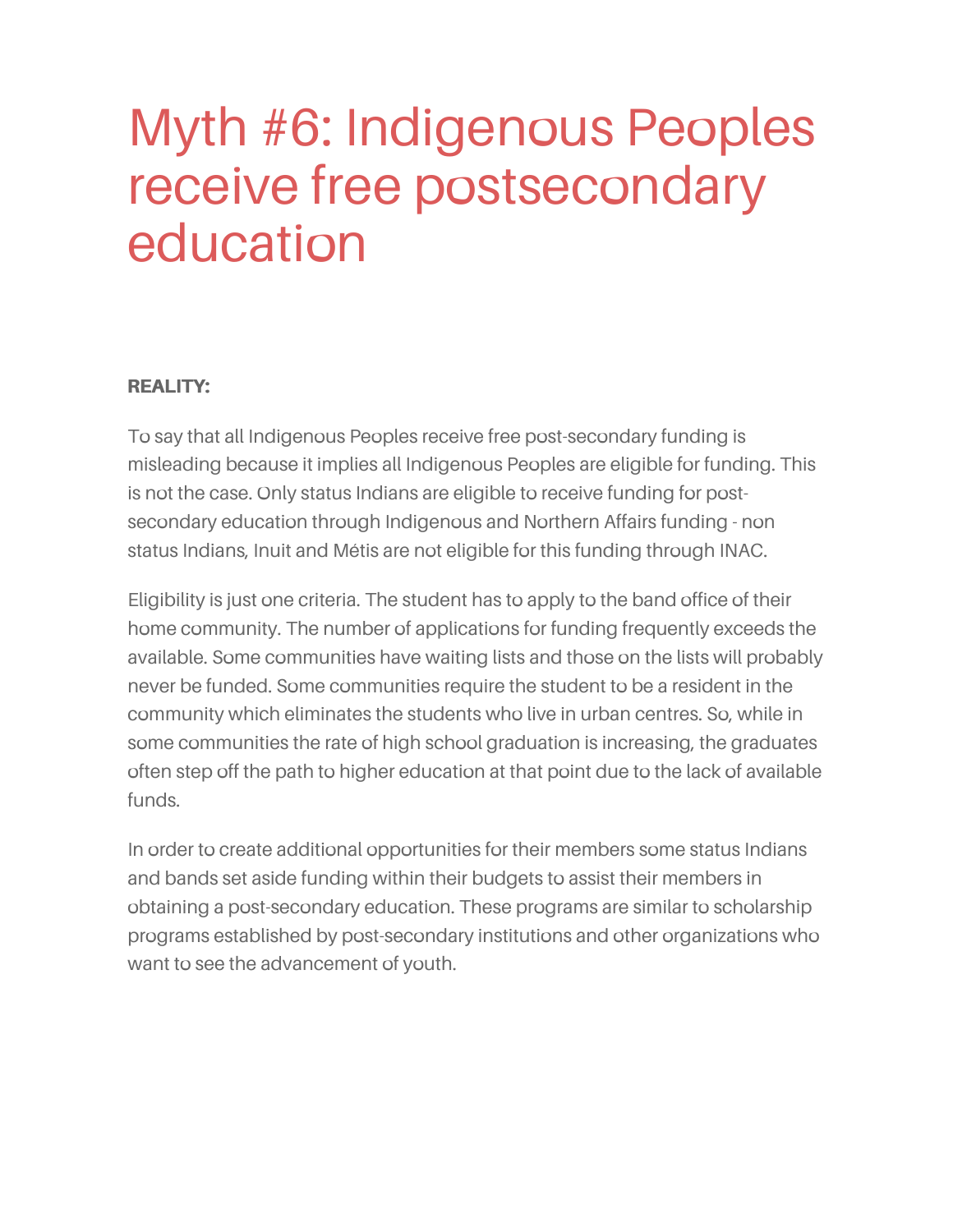### Myth #7: Residential schools are ancient history

#### **REALITY:**

It is a common and convenient myth that [residential](https://www.ictinc.ca/blog/the-indian-act-residential-schools-and-tuberculosis-cover-up) schools are part of Canada's ancient history. In reality the last school closed in 1996 which is 166 years after the first school, the Mohawk Indian Residential School, opened in 1830. As recently as 1979, 12 residential schools were still operating. Over the 166 years there were 139 schools operating across Canada except Prince Edward Island New Brunswick and Newfoundland (in Newfoundland the Indigenous population, the Beothuk, became extinct 350 years after European contact).

Beginning in the late 1800s, Indigenous children (150,000) were removed from their homes and placed in state funded and church-run schools - they were not allowed to attend public schools. Programs offered in the Indian Residential Schools system emphasized 'Christianizing' Indians (at that time there was no distinction between Indians, Inuit or Métis) and provided training for jobs in agriculture and as domestic help - not with a goal of obtaining a post secondary education.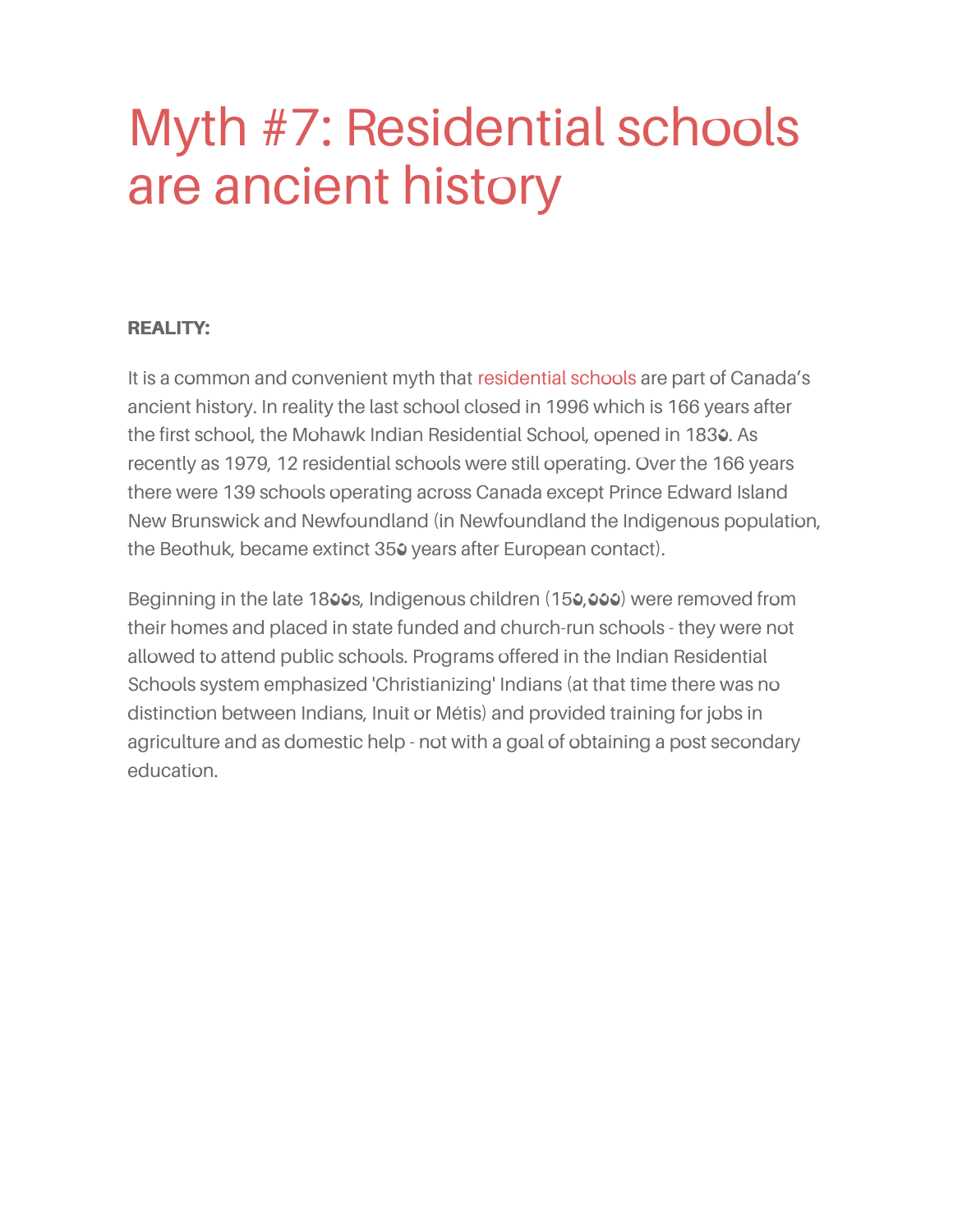## Myth #7: Residential schools are ancient history cont'd

#### **REALITY:**

The policy behind the schools has now been acknowledged as "cultural genocide".

"I want to get rid of the Indian problem. I do not think as <sup>a</sup> matter of fact, that the country ought to continuously protect <sup>a</sup> class of people who are able to stand alone... Our objective is to continue until there is not <sup>a</sup> single Indian in Canada that has not been absorbed into the body politic and there is no Indian question, and no Indian Department." [1]

The impact of the residential school system is multi-generational, current, and is considered one of the primary contributors to the social problems of many survivors, their families, and communities. There are approximately 80,000 former students, or survivors, alive today. According to the Truth and Reconciliation Commission an approximate 6,000 children died in or due to residential schools.

[1] Duncan Campbell Scott, 1920, Deputy Minister, Indian Affairs in Canada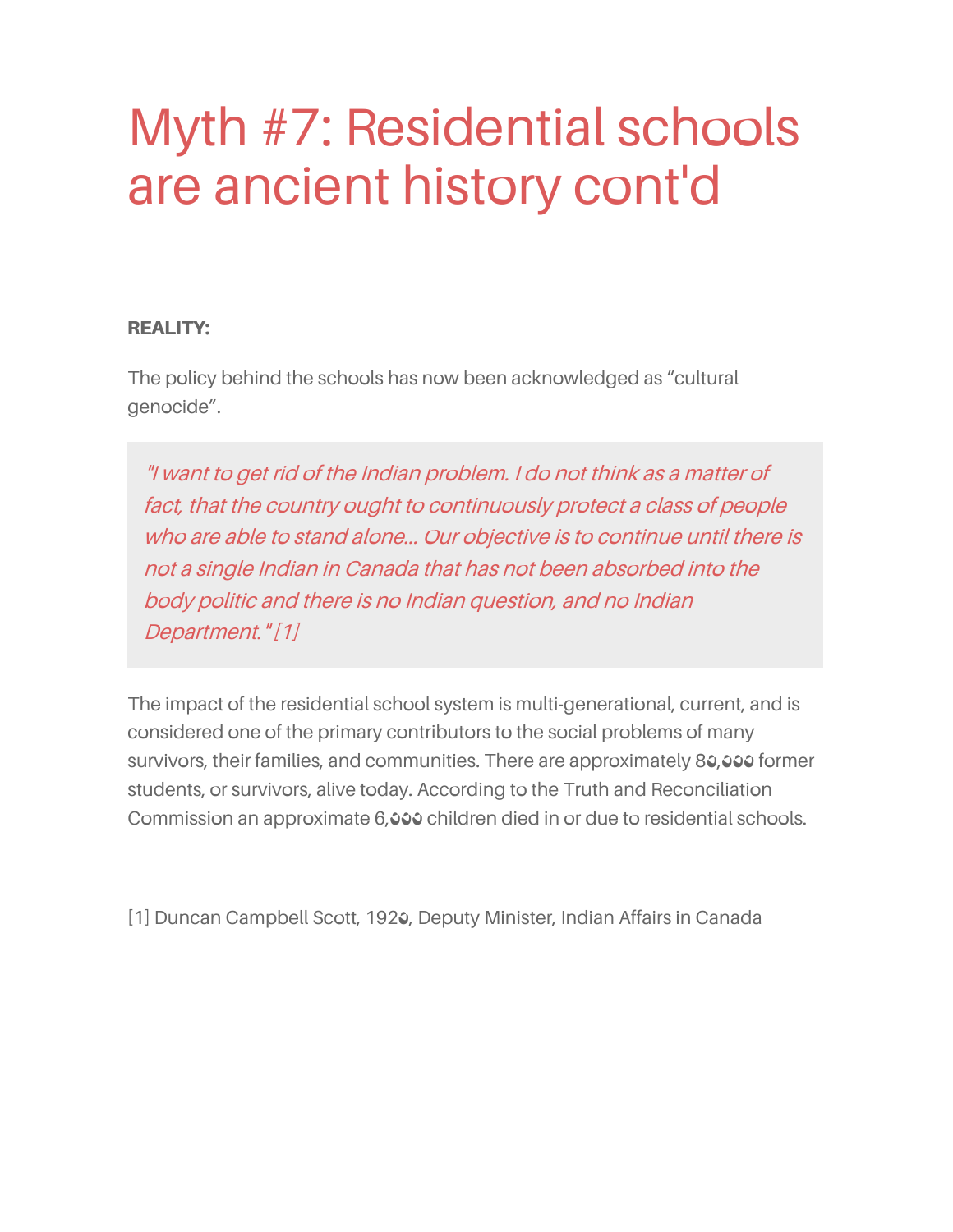# Myth #8: There's no connection between Indigenous unemployment and Indigenous health and social problems

#### **REALITY:**

Employment opportunities and rates on reserves vary considerably due to general economic circumstances in a particular region and the presence or absence of onreserve resource bases that can generate employment.

Given that in many circumstances incomes are low and employment prospects poor, it is not surprising that a large proportion of the Indigenous population is unemployed and lives in poverty.

Going back to Myth#4, poor and scarce housing leads to too many people living in housing units that are frequently riddled with mold, not weatherproof, and insufficiently heated - the ideal incubation setting for respiratory conditions.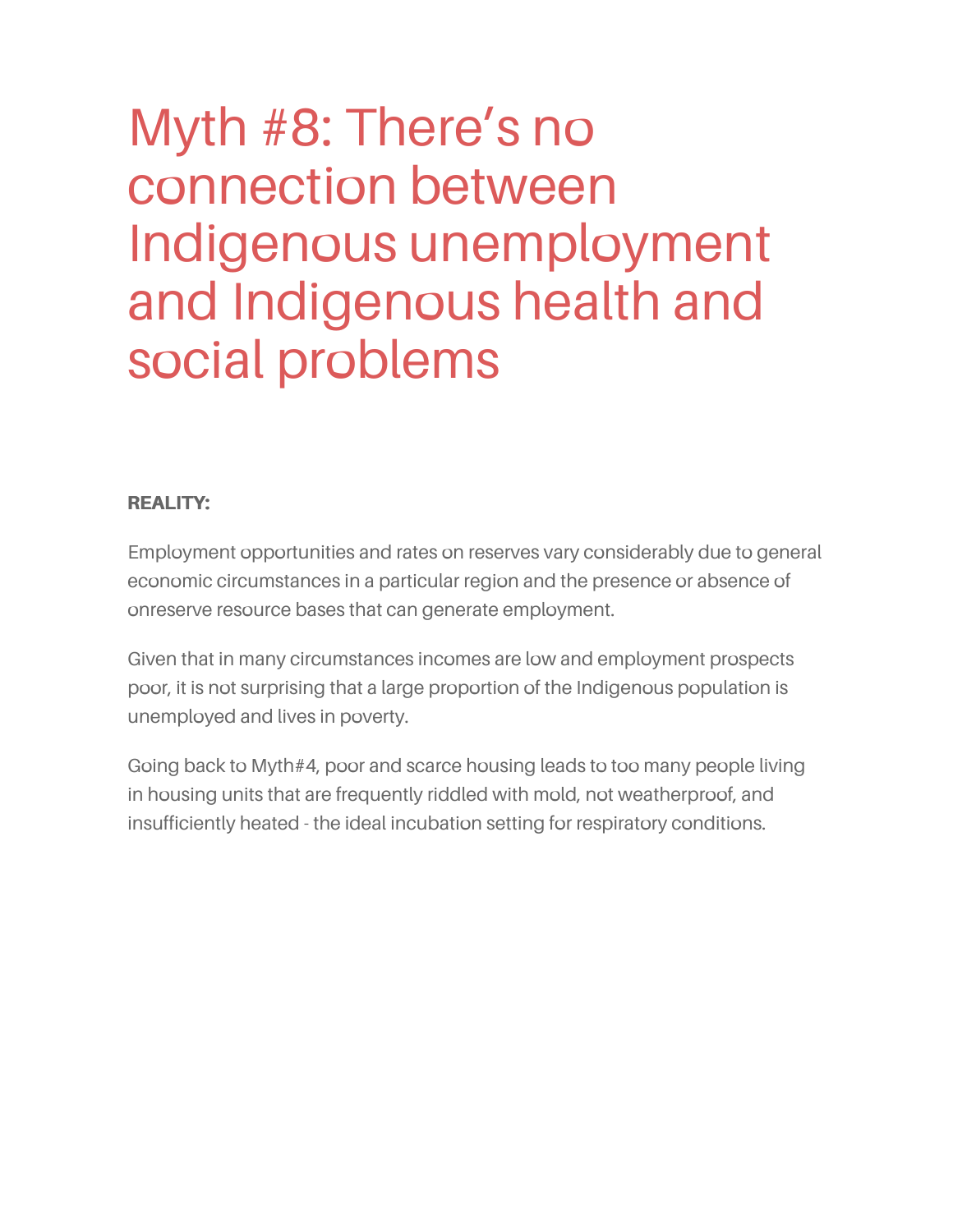### Myth #9: Missing and murdered Indigenous women brought it upon themselves

#### **REALITY:**

Decades of government policies have wreaked havoc on traditional Indigenous family relations and destroyed communities, leaving many Indigenous women and girls impoverished, demoralized and extremely vulnerable to exploitation and attack. Prevailing antagonism and enduring racial stereotypes that sexualize Indigenous women and girls denigrate their dignity and self-worth and sets the environment for some men to feel they can get away with violent acts of hatred against them.

Stats Canada' report Violent victimization of Aboriginal women in the Canadian provinces, 2009 shows that

"close to 67,000 or 13% of all Aboriginal women aged 15 and older living in the provinces stated that they had been violently victimized. Overall, Aboriginal women reported experiencing close to 138,000 incidents of violence and were almost three times more likely than non-Aboriginal women to report having been <sup>a</sup> victim of <sup>a</sup> violent crime. This was true regardless if the violence occurred between strangers or acquaintances, or within <sup>a</sup> spousal relationship."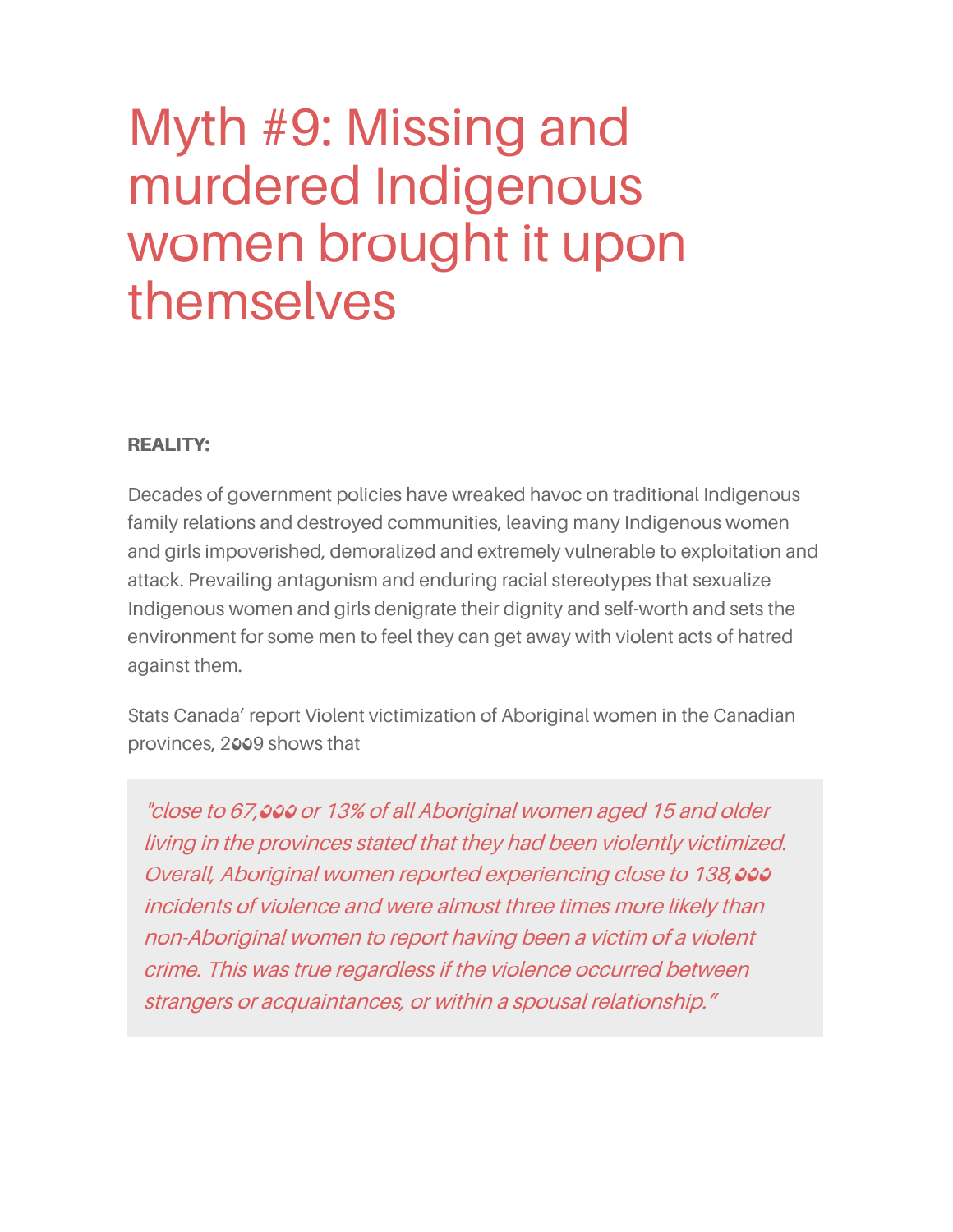## Myth #9: Missing and murdered Indigenous women brought it upon themselves cont'd

#### **REALITY:**

In 2014 the RCMP released a report that marked the first time that police in Canada have attempted, at the national level, to identify how many Indigenous women and girls have been murdered or gone missing. According to the report, 1,017 women and girls identified as Indigenous were murdered between 1980 and 2012—a homicide rate roughly 4.5 times higher than that of all other women in Canada. In addition, as of November 2013, at least 164 Indigenous women and girls remained missing under suspicious circumstances or for undetermined reasons.

Indigenous women and girls in Canada, on and off reserves, in major cities, in every region in the country are at risk of experiencing violence. The perpetrators include Indigenous and non-Indigenous men alike.

The 1,107 murdered Indigenous women and the additional 164 who are missing under suspicious circumstances did not bring it upon themselves.